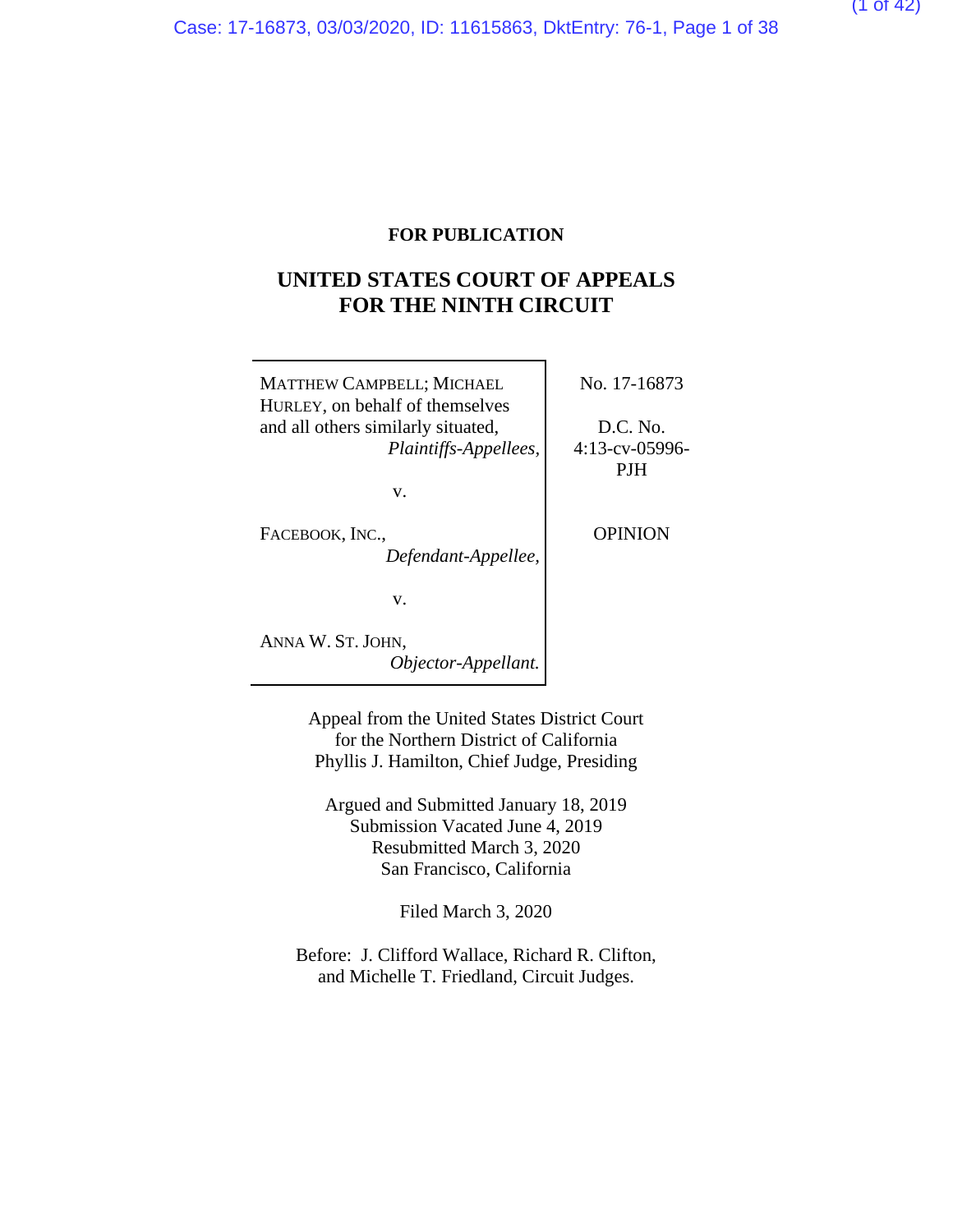### Opinion by Judge Friedland

#### **SUMMARY[\\*](#page-37-0)**

#### **Objector / Class Action Settlement**

In an appeal brought by an objecting class member, the panel affirmed the district court's approval of a settlement between Facebook and a nationwide class of its users who alleged that Facebook routinely used website links in users' private messages without their consent in violation of federal and California privacy laws.

Facebook acknowledged in the settlement agreement that it had already made several changes to the practices challenged in this action, and it agreed to add a disclosure to a Help Center page on its website for a year. The district court, over the objector's challenge, found the settlement to be fair and approved it; and granted in full class counsel's request for \$3.89 million in fees and costs.

As a threshold matter, the panel held that the plaintiff class had Article III standing to bring the case. First, the panel held that the plaintiffs identified a concrete injury. Specifically, the panel concluded that the plaintiffs identified a concrete injury by claiming that Facebook violated the federal Electronic Communications Privacy Act and the California Invasion of Privacy Act when it intercepted, catalogued, and used without consent URLs that users had shared in private messages. Second, the panel held that the

**<sup>\*</sup>** This summary constitutes no part of the opinion of the court. It has been prepared by court staff for the convenience of the reader.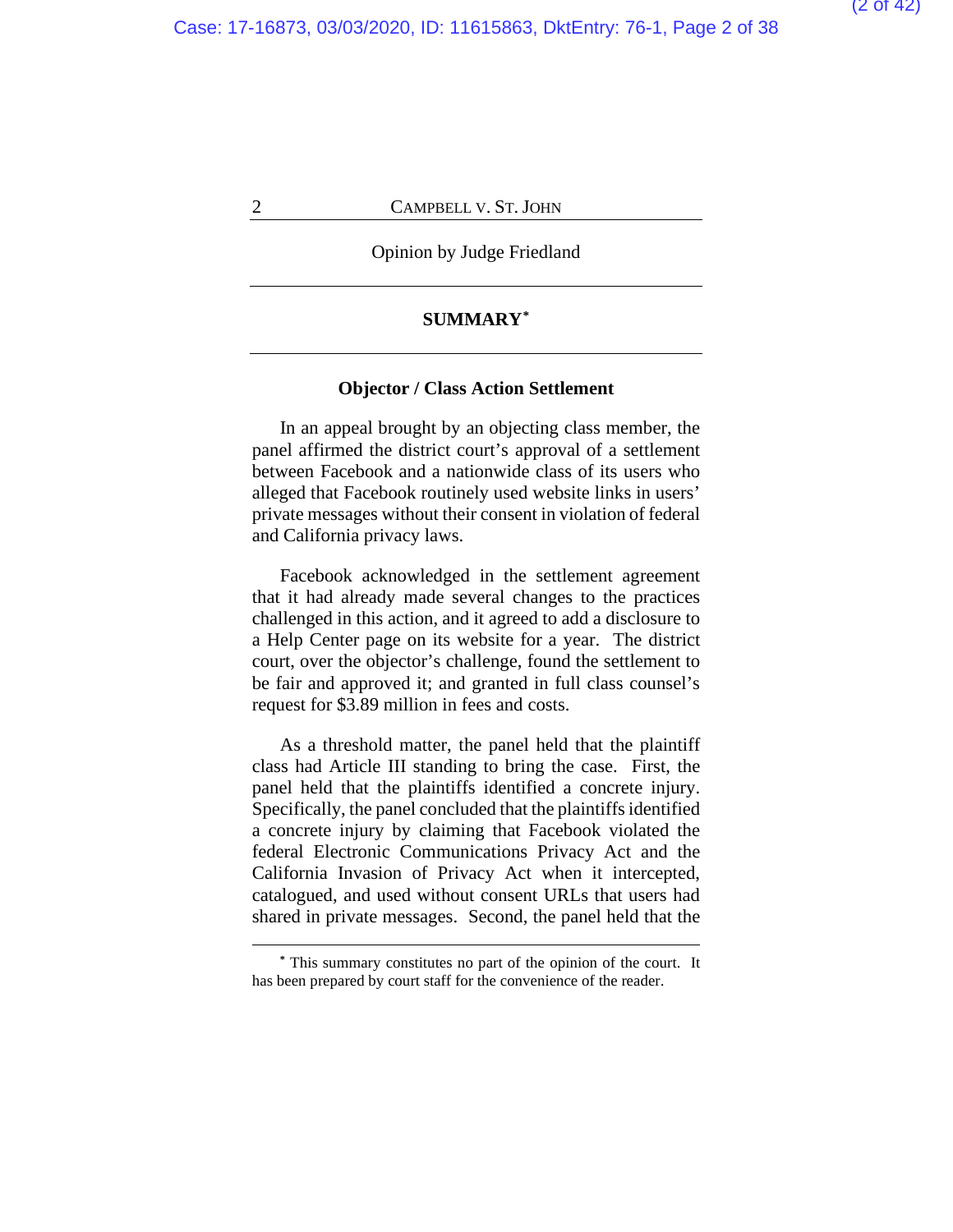plaintiffs established standing to seek injunctive relief, and post-filing developments did not moot this case. The panel concluded that the district court had jurisdiction to approve the settlement, and the panel therefore had jurisdiction to review the merits of that decision.

The panel rejected the objector's challenges to the substantive fairness of the settlement. First, the panel rejected the argument that the settlement was invalid because the class received only "worthless injunctive relief." *Koby v. ARS National Services, Inc.*, 846 F.3d 1071, 1081 (9th Cir. 2017). The panel held that the district court did not clearly err in finding that the settlement's injunctive relief had value to absent class members. Moreover, the class did not need to receive much for the settlement to be fair because the class gave up very little. Second, the panel rejected the objector's argument that the settlement was invalid under *In re Bluetooth Headset Products Liability Litigation*, 654 F.3d 935 (9th Cir. 2010), because it prioritized class counsel's interests over those of their clients. The panel held that the district court looked at the *Bluetooth* warning signs of possible collusion between class counsel and Facebook, and the district court did not abuse its discretion in concluding that none of the warning signs weighed against approval of the settlement. The panel concluded that applying the *Bluetooth* framework did not demonstrate that the settlement in this case was unfair.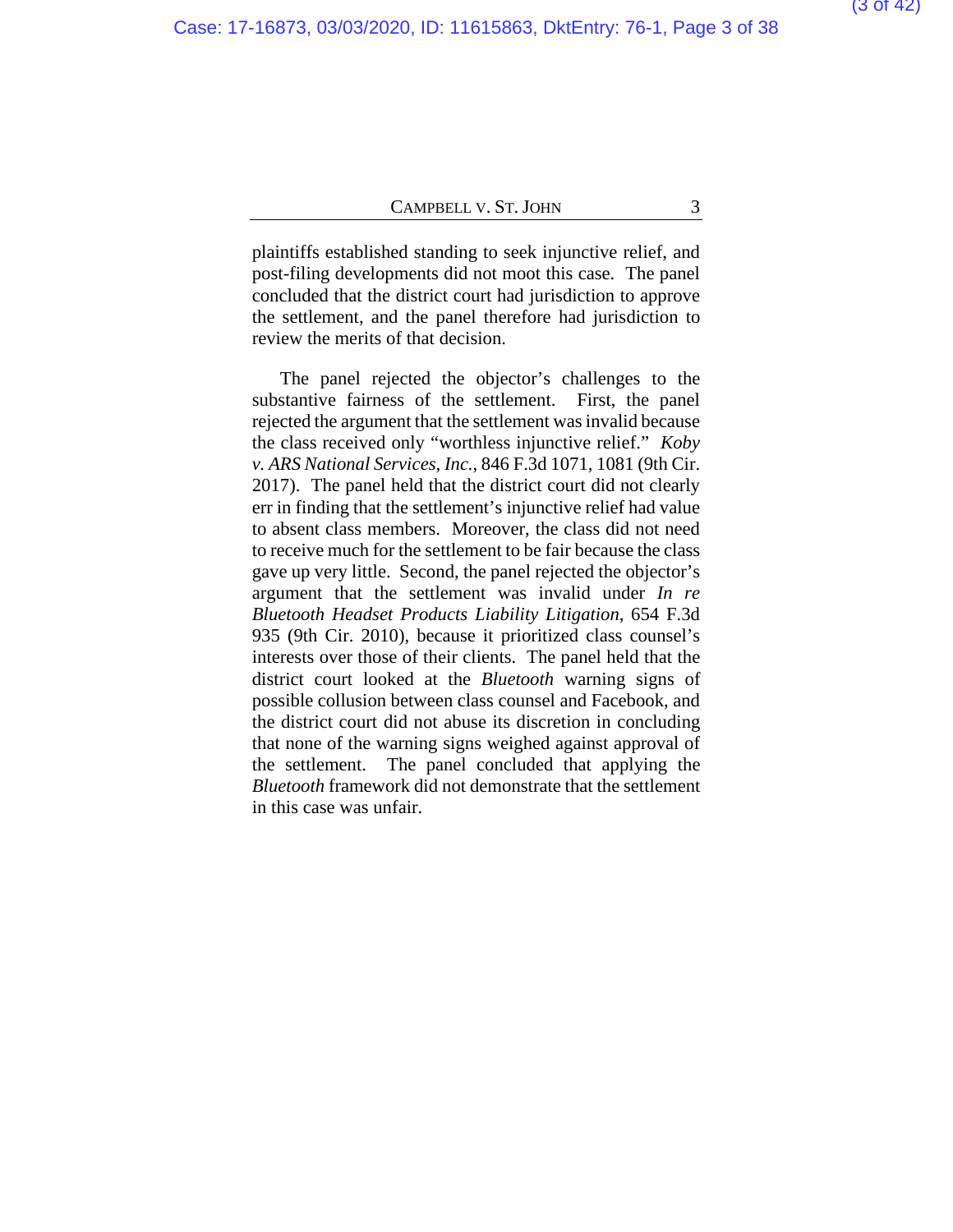#### **COUNSEL**

Adam Ezra Schulman (argued), Anna St. John, and Theodore H. Frank, Center for Class Action Fairness, Washington, D.C.; for Objector-Appellant.

Hank Bates (argued), Allen Carney, and David Slade, Carney Bates & Pulliam PLLC, Little Rock, Arkansas; Michael W. Sobol, David T. Rudolph, and Melissa Gardner, Lieff Cabraser Heimann & Bernstein LLP, San Francisco, California; Rachel Geman and Nicholas Diamand, Lieff Cabraser Heimann & Bernstein LLP, New York, New York; for Plaintiffs-Appellees.

Christopher Chorba (argued), Joshua A. Jessen, Ashley M. Rogers, and Ryan S. Appleby, Gibson Dunn & Crutcher LLP, Los Angeles, California, for Defendant-Appellee.

Marc Rotenberg, Alan Butler, and Sam Lester, Electronic Privacy Information Center, Washington, D.C., for Amicus Curiae Electronic Privacy Information Center (EPIC).

#### **OPINION**

FRIEDLAND, Circuit Judge:

Objecting class member Anna St. John ("Objector") appeals from the district court's approval of a settlement between Facebook and a nationwide class of its users who alleged that Facebook routinely captured, read, and used for several purposes the website links included in users' private messages without their consent, and that these practices violated federal and California privacy laws. After years of litigation that included lengthy discovery, four mediation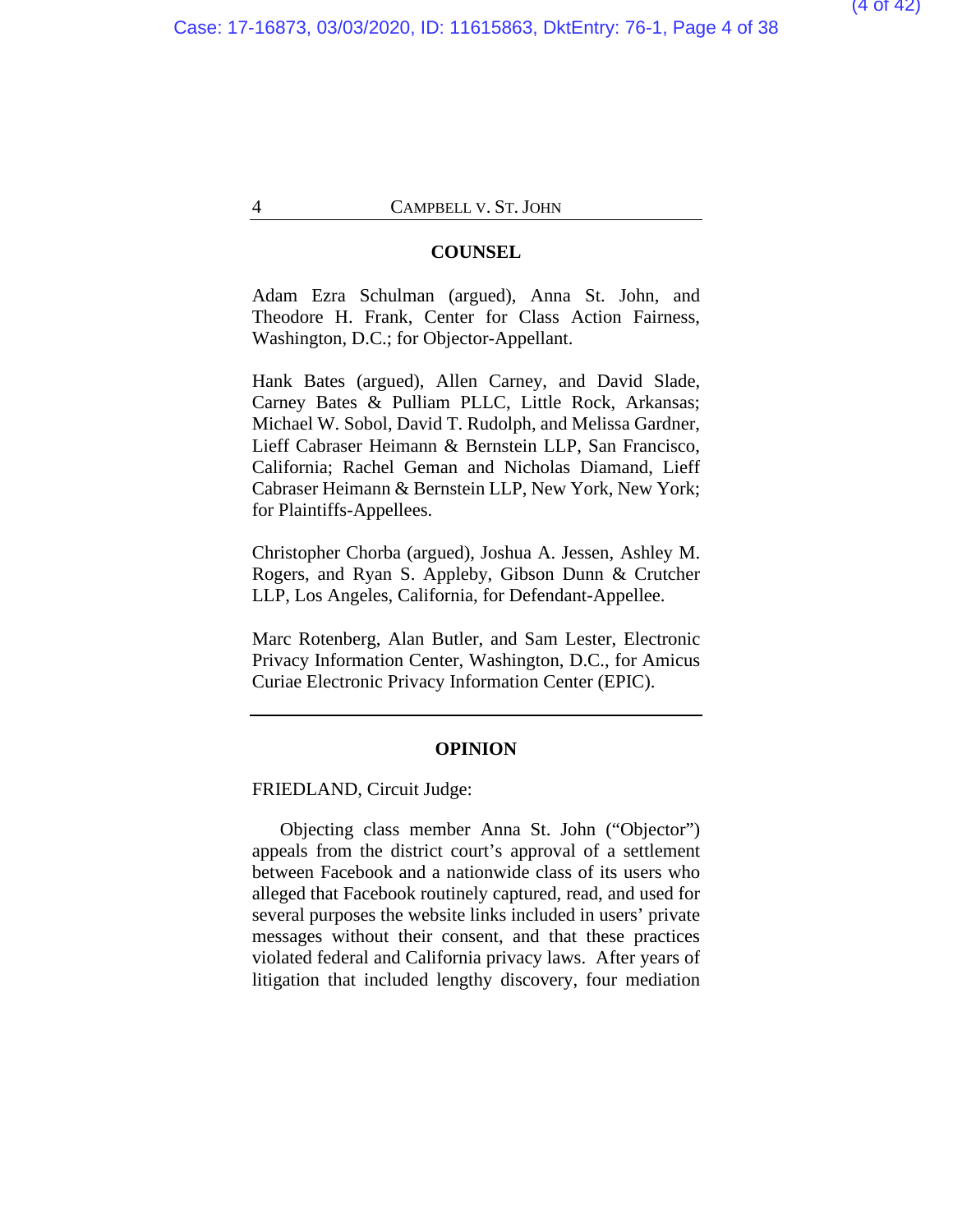sessions, and Facebook's failed attempts to convince the district court to dismiss the case or deny class certification, the parties reached a settlement. Facebook acknowledged in the settlement agreement that it had already made several changes to the practices challenged in this action, and it agreed to add a disclosure to a Help Center page on its website for a year. The settlement agreement also provided that class counsel could apply for court approval of up to \$3.89 million in attorney's fees and costs, and that Facebook would not take any position on that application. The district court, over Objector's challenge, found the settlement to be fair and approved it. The district court also granted in full class counsel's request for \$3.89 million in fees and costs.

Addressing Objector's appeal from the district court's approval of the settlement, we first consider whether Plaintiffs had standing to bring this action and whether it later became moot. We conclude that the district court had jurisdiction, and, accordingly, that we have jurisdiction to evaluate the fairness of the settlement. Second, we reject on the merits Objector's contentions that the district court abused its discretion by approving the settlement.

#### **I.**

#### **A.**

"Facebook operates one of the largest social media platforms in the world, with over one billion active users. About seven in ten adults in the United States use Facebook." *Patel v. Facebook, Inc.*, 932 F.3d 1264, 1267 (9th Cir. 2019) (citations omitted), *cert. denied*, No. 19-706 (U.S. Jan. 21, 2020). Facebook has a messaging function on its platform that allows users to send electronic messages to one or more other users. Facebook explains on its website that these messages are "private" because their contents and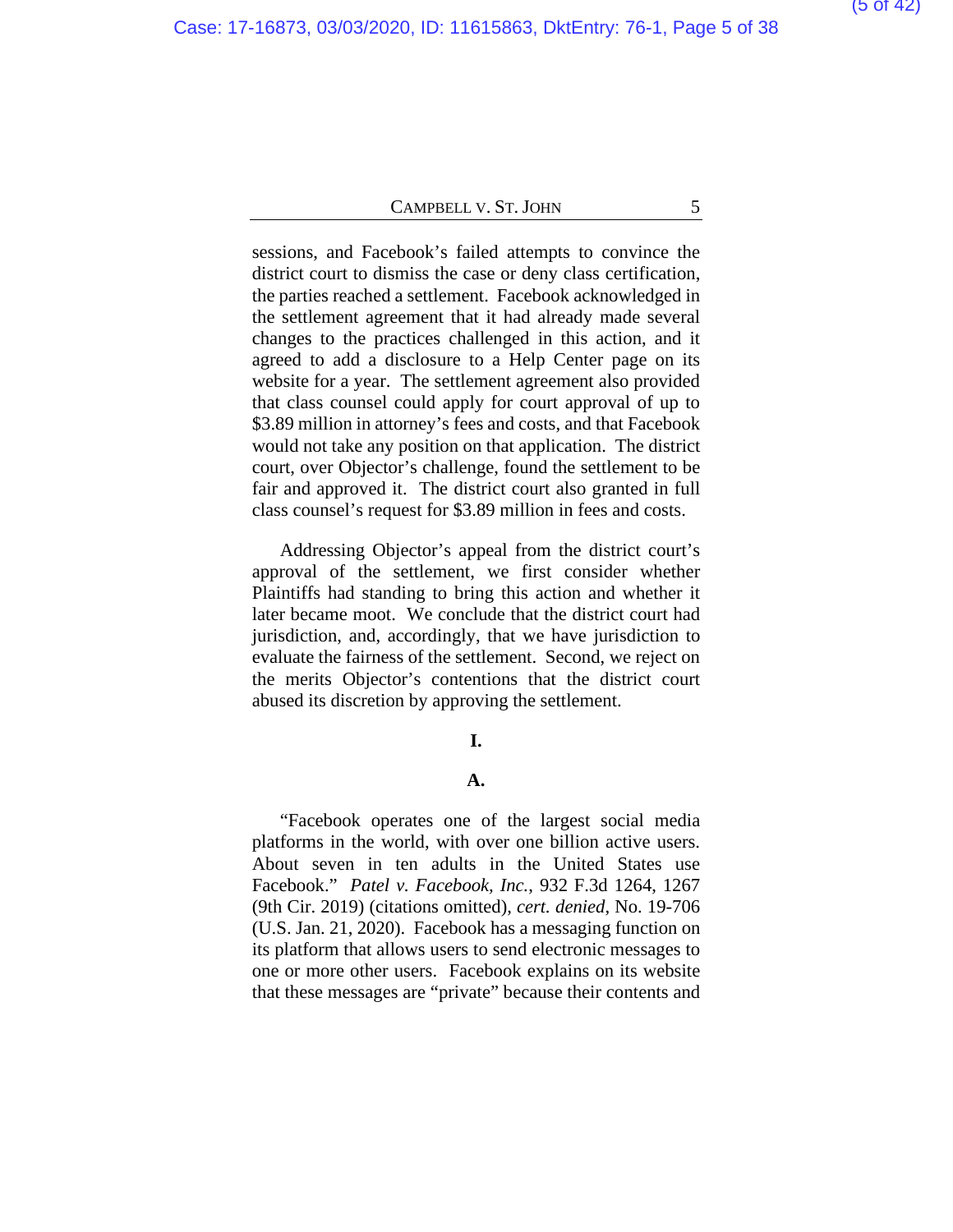history are viewable only by the sender and his or her chosen recipients—in contrast to, for example, posts shared with a broader audience, such as all of the user's Facebook friends.

In December 2013, Matthew Campbell and Michael Hurley ("Plaintiffs") filed a putative class action against Facebook. Plaintiffs alleged that Facebook scanned their private messages looking for links to web pages, also known as URLs, contained in those messages. They alleged that if a message contained a URL, Facebook would collect that information and use it in a variety of ways without the user's consent.

The main allegations concerned how Facebook integrated these private message URL shares into a feature that enabled third parties to show on their own websites a count of how many Facebook users had "Liked" the pages on their sites—a proxy for those pages' popularity. Plaintiffs alleged that Facebook would increase a page's "Like" counter not only when a Facebook user affirmatively pressed a "Like" button, but also when the user sent a private message containing a URL corresponding to the page, regardless of what the message said about the URL.**[1](#page-37-0)** Plaintiffs also alleged that Facebook used the private message URL data that it was collecting to help build profiles of individual users that could facilitate, among other things, targeted advertising on Facebook.

Plaintiffs contended that Facebook's handling of their messages amounted to interception and use of electronic communications in violation of Title I of the Electronic

**<sup>1</sup>** Plaintiffs did not allege that it was possible for users or third parties to tell anything from the "Like" counter other than the total number of users whose activity had resulted in a "Like" counter increase.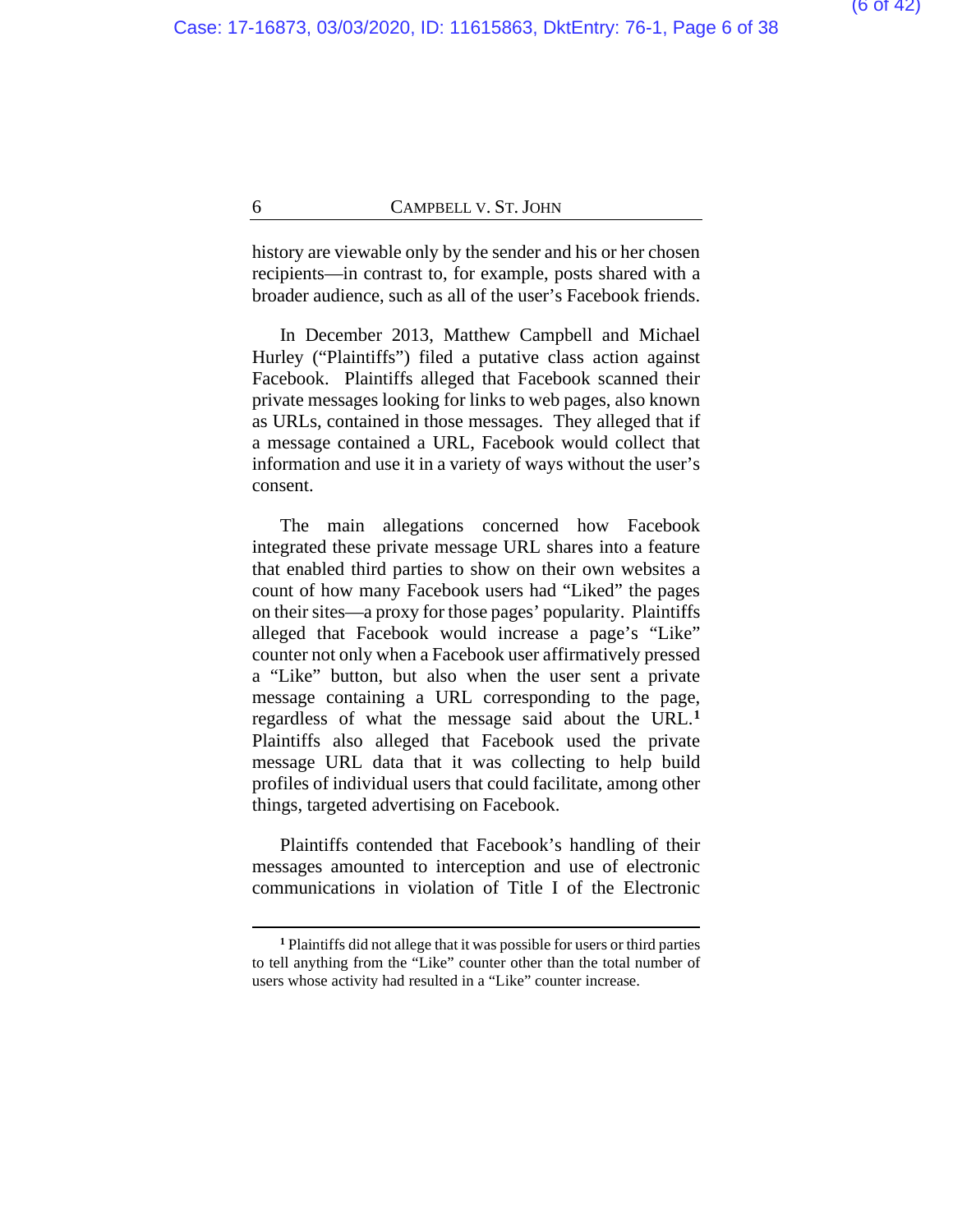Communications Privacy Act ("ECPA"), 18 U.S.C. § 2510 *et seq.*, **[2](#page-37-0)** and the California Invasion of Privacy Act ("CIPA"), Cal. Penal Code § 630 *et seq.* They also alleged that it amounted to an unlawful, unfair, or fraudulent business practice under the California Unfair Competition Law ("UCL"), Cal. Bus. & Prof. Code § 17200 *et seq.* Plaintiffs sought damages as well as declaratory and injunctive relief.

Facebook filed a motion to dismiss, which the district court granted in part and denied in part. The district court dismissed the UCL claim and a portion of the CIPA claim, but it declined to dismiss the ECPA claim and the portion of the CIPA claim alleging interception and use of communications in violation of California Penal Code section 631. The district court also rejected Facebook's sole jurisdictional argument: that the prayer for injunctive relief should be stricken for failure to allege ongoing or future injury.**[3](#page-37-0)**

The parties engaged in extensive discovery, which included the production of tens of thousands of pages of documents, depositions of eighteen fact and expert witnesses, hundreds of hours of analysis of Facebook's

**<sup>2</sup>** Title I of ECPA amended the federal Wiretap Act. For this reason, the provisions at issue in this case are often also referred to as part of the Wiretap Act.

**<sup>3</sup>** Specifically, Facebook pointed out that Plaintiffs had not alleged that the "Like" counting practice was still in place. The district court held that Plaintiffs had sufficiently alleged that, even if Facebook had temporarily stopped that practice, Facebook was likely enough to inflict future injury in a similar manner to support standing to seek injunctive relief.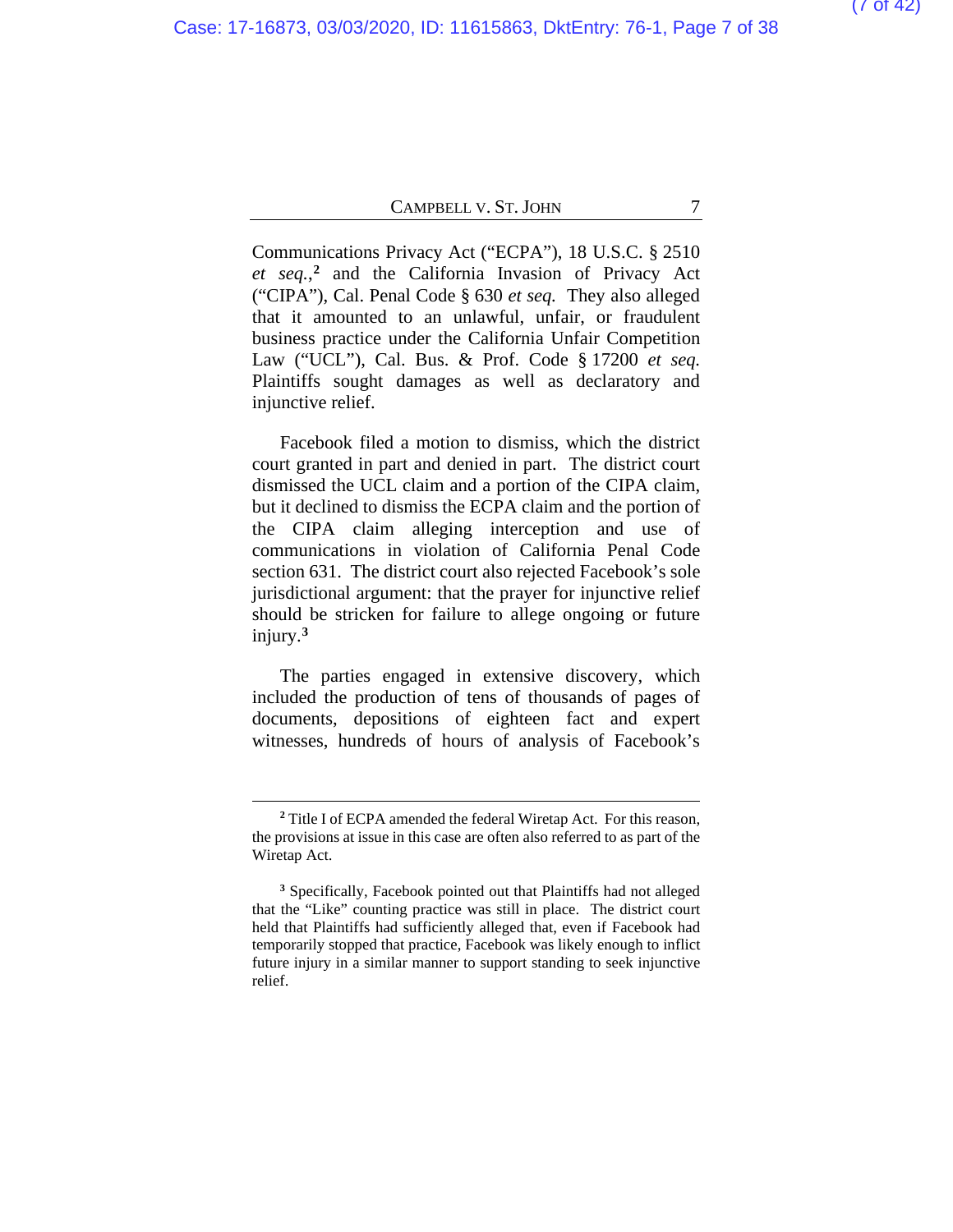source code, and significant briefing about discovery disputes.

Plaintiffs moved for certification of a damages class under Federal Rule of Civil Procedure 23(b)(3), and in the alternative an injunctive and declaratory relief class under Rule 23(b)(2). Facebook opposed the motion, arguing that Plaintiffs failed to satisfy Rule 23's requirements—but not arguing that the court lacked jurisdiction.**[4](#page-37-0)** In May 2016, the district court granted the motion in part and denied it in part.

The court denied certification of a damages class. It explained that Plaintiffs had proposed two methods for calculating damages but that neither was acceptable. One of Plaintiffs' proposals was to measure Facebook's profits from intercepting and using URL data from messages. The court explained, however, that Plaintiffs' proposed methodology had unjustifiably assumed that all interceptions resulted in the same profit, which made the model too inaccurate. Plaintiffs' other proposal was to award statutory damages, which fared no better. The court reasoned that it would be required to either award the full statutory sum or nothing, but "many individual damages awards [of that full sum] would be disproportionate" to the small amount of harm suffered by many class members. It held that class treatment was

**<sup>4</sup>** Facebook included two statements in its opposition to Plaintiffs' class certification motion that gestured toward standing: (1) that the testimony of one (but not both) of the named Plaintiffs "calls into question his standing under Article III to seek injunctive relief"; and (2) that "Facebook also reserves its rights pursuant to [the Supreme Court's then-pending decision in the case that would ultimately be issued a few months later as *Spokeo, Inc. v. Robins* (*Spokeo I*), 136 S. Ct. 1540 (2016)]." Although Facebook has argued that these statements "raised [the] issue [of jurisdiction] at class certification," neither was in fact an argument that jurisdiction was lacking.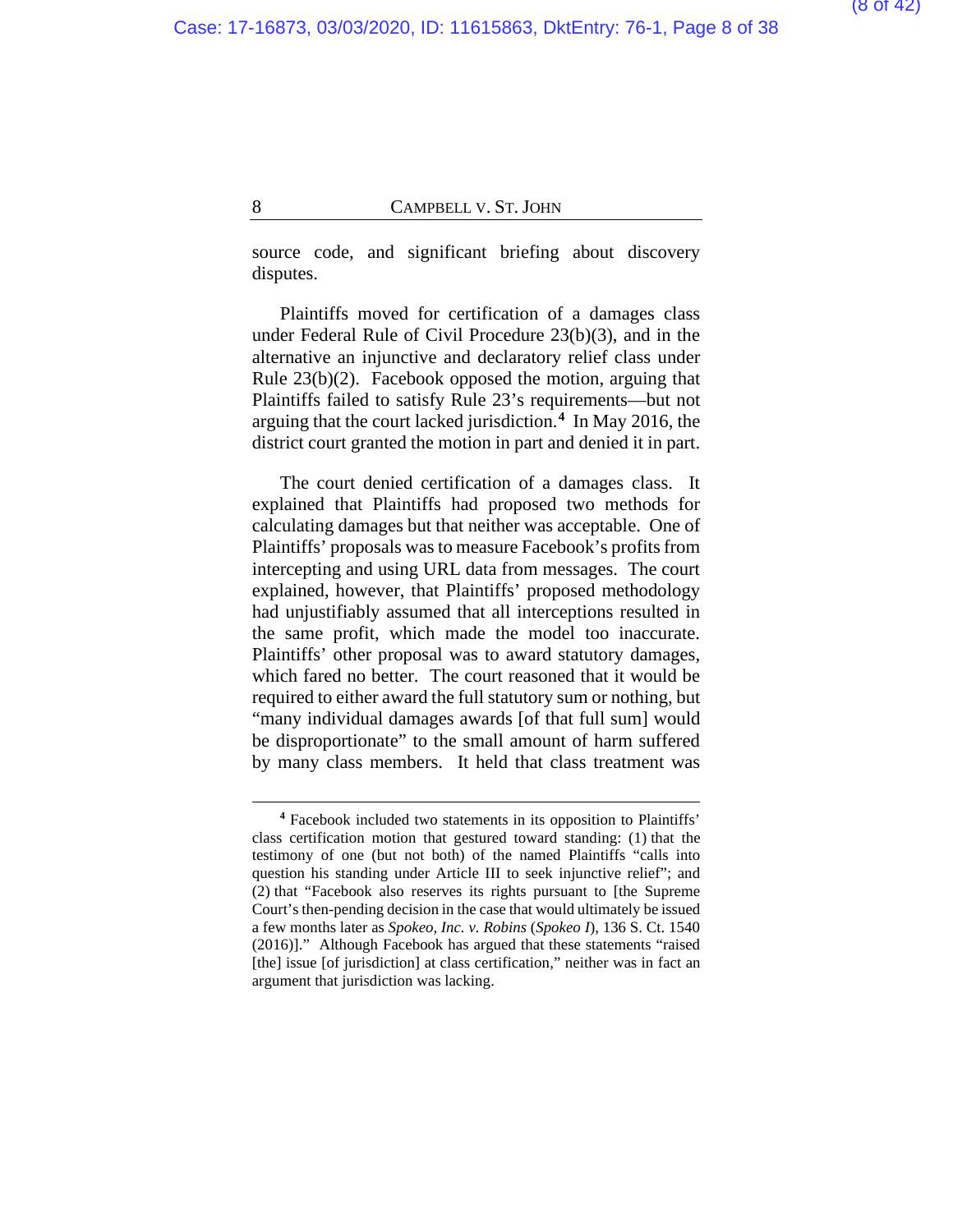inappropriate because "sorting out those disproportionate damages awards would require individualized analyses."

The district court granted certification of an injunctive and declaratory relief class. The certified class encompassed:

> All natural-person Facebook users [aside from those excluded through standard carveout provisions] located within the United States who have sent, or received from a Facebook user, private messages that included URLs in their content (and from which Facebook generated a URL attachment), from [December 2011] up through the date of the certification of the class.

In the class certification order, the district court observed that Plaintiffs had focused their claims on three specific uses of the URL data that had been collected from private messages: (1) Facebook's counting URL shares as a "Like" of the relevant third-party web page; (2) Facebook's sharing data regarding URLs in messages with third parties, enabling those third parties to generate customized content and targeted advertising on their own websites informed by this data; and (3) Facebook's use of the URL data to generate recommendations for other Facebook users. The district court concluded that although Plaintiffs had made allegations in their complaint about the first of these uses and "arguably" about the third, they had not specifically alleged the predicate for the second use, "sharing of data with third parties." But the district court further concluded that Plaintiffs' decision to focus on all three of these uses of URL data was "based on a review of discovery that was not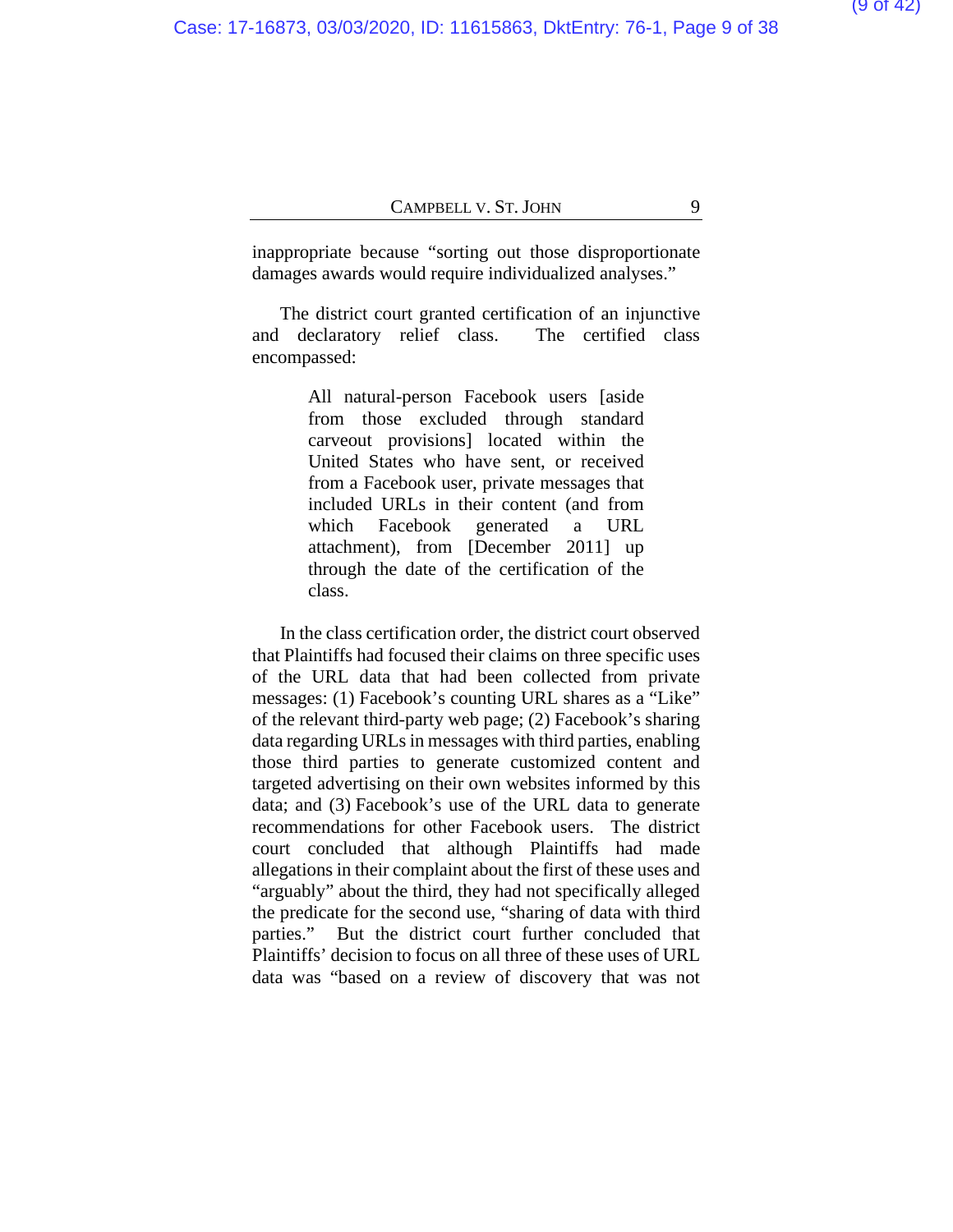available at the time of the complaint's filing." The district court therefore permitted Plaintiffs to represent the class in challenging all three uses, and it directed them to file a conforming amended complaint (which they then did).

The parties expended significant effort to try to settle this case. Several months after the motion to dismiss ruling, they participated in a full-day mediation session. The parties returned to the negotiating table after the district court's May 2016 order certifying an injunctive and declaratory relief class. During the last several months of 2016, the parties attended a total of three mediation sessions and continued to negotiate informally. About a week before the fact discovery period was scheduled to close, the district court approved the parties' stipulation to stay discovery and vacate existing deadlines to facilitate their settlement efforts. Shortly thereafter, in December 2016—almost two years into the parties' extensive discovery—the parties reached an agreement in principle during their fourth mediation session. A few months later, the parties executed a written settlement agreement, which they then submitted to the district court for approval.

In the settlement agreement, Facebook acknowledged that it had at one point used the URL data in the three ways the district court had described in its class certification order—but it also represented that it had since stopped each of them. Two of the data uses had ceased before this action was filed in late 2013: in December 2012, Facebook stopped using private message URLs to increase "Like" counts, and, in October 2012, Facebook stopped sharing with third party websites "information about URL shares in Facebook messages . . . and attendant statistics and demographic information." The third use, which the settlement agreement specified was related to Facebook's using the URL data in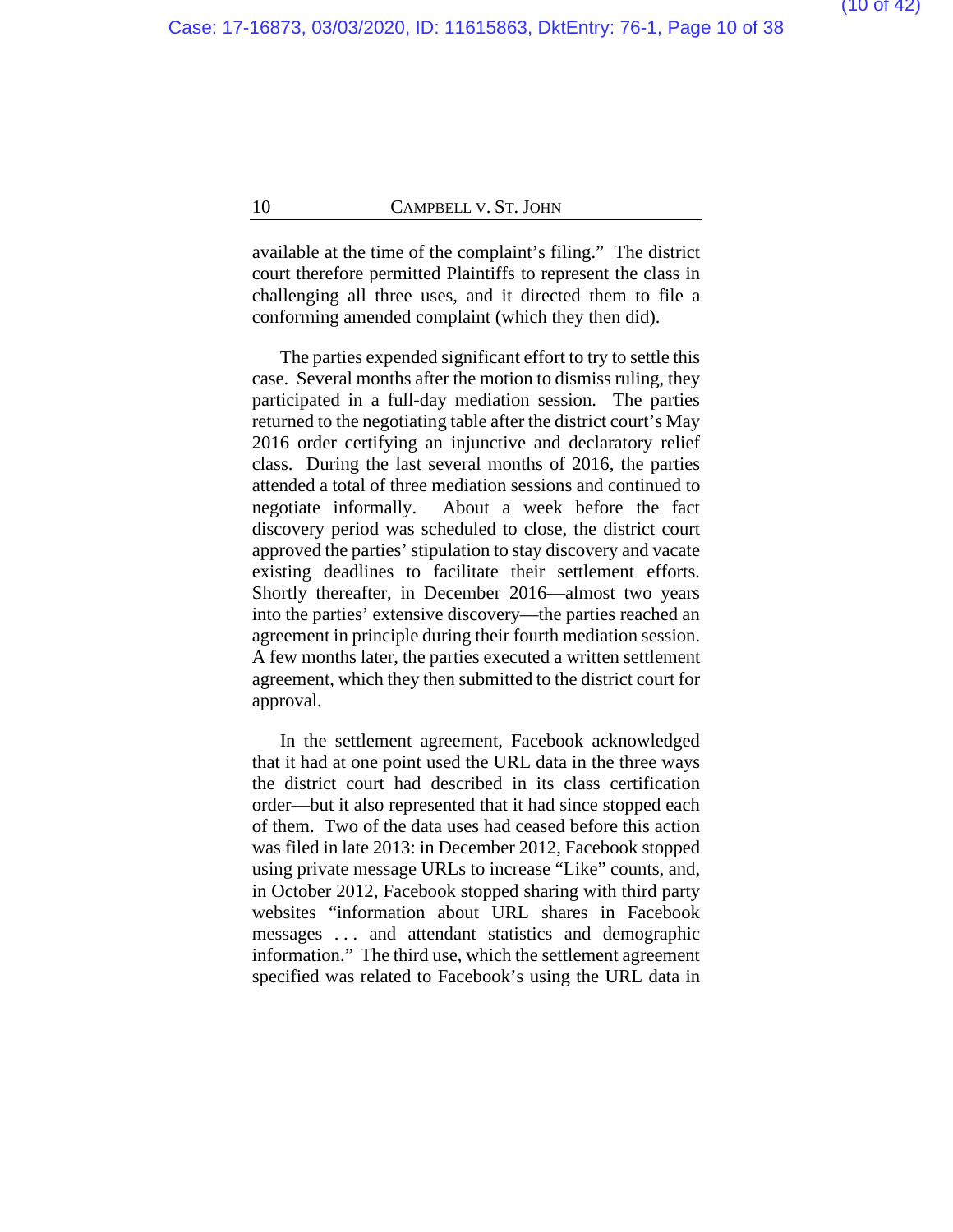its Recommendations Feed, ceased in July 2014, several months after this action was filed. Facebook further represented that these three uses had relied on "anonymous, aggregate" information curated from the URL shares. Facebook separately confirmed that, as of the date of the settlement, it was not using any private message URL data for targeted advertising (as Plaintiffs had initially alleged) and was not sharing with third parties any personally identifying user information associated with the URL data.

The settlement agreement further described "enhanced disclosures and practice changes" that Facebook had made after this case was filed. The agreement pointed out, for example, that Facebook had revised its Data Policy about a year after this action was filed to state that Facebook collects the "content and other information" that users provide when they "message or communicate with others," and to further explain the ways in which Facebook may use that information.

Facebook agreed as part of the settlement to display for one year a new twenty-two-word disclosure in the Help Center portion of its site, stating: "We use tools to identify and store links shared in messages, including a count of the number of times links are shared."**[5](#page-37-0)** Although Facebook promised to display this Help Center disclosure for a year, it did not say that it would continue to refrain from any of the uses of URL data described above. Nor did Facebook promise to continue using the version of the Data Policy adopted after this action was filed. The agreement did not provide for monetary compensation to class members other

**<sup>5</sup>** The agreement provided "that Facebook may update the disclosure[] to ensure accuracy with ongoing product changes."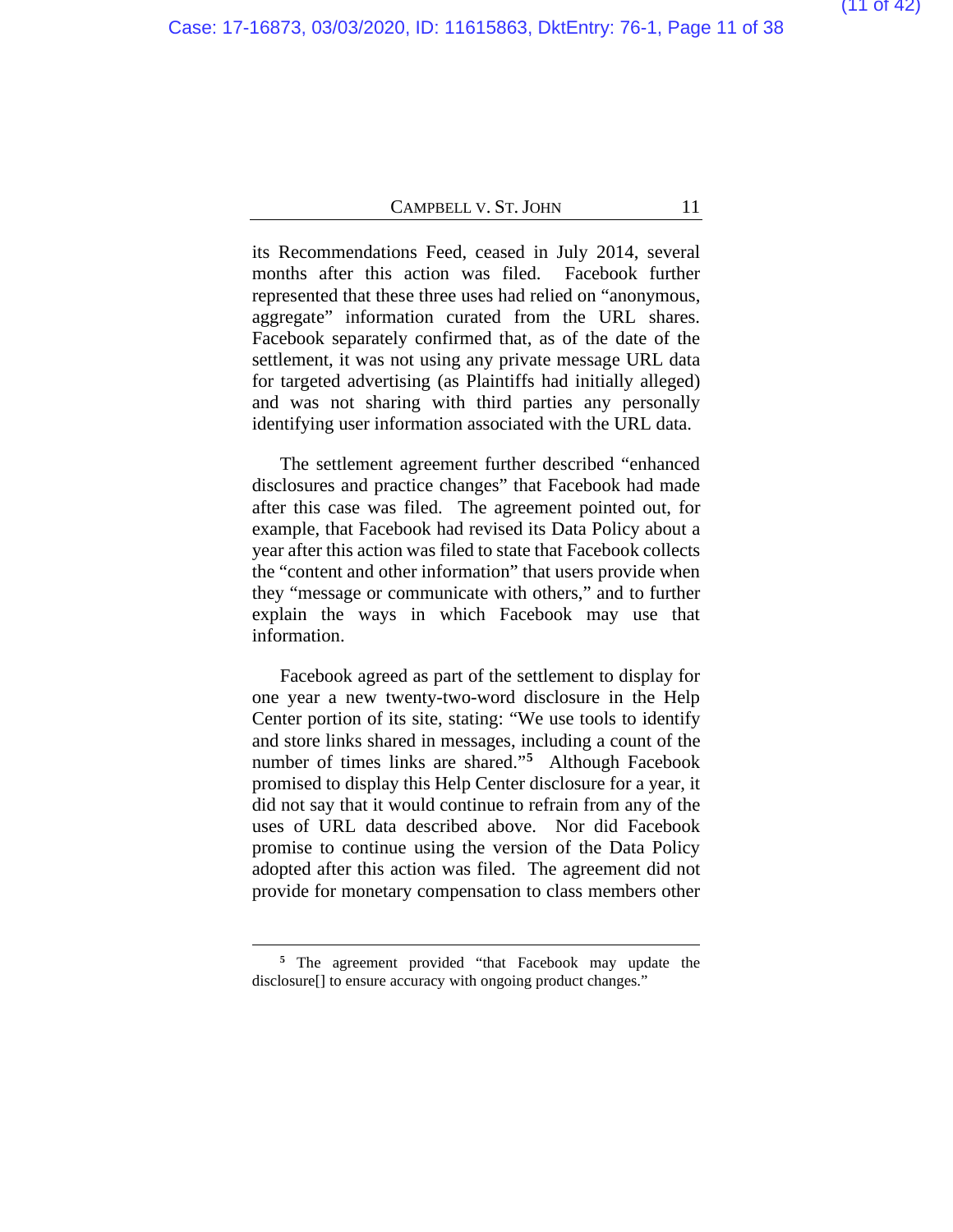than the two named Plaintiffs, each of whom was permitted to apply to the court for an award not to exceed \$5,000.

In exchange, class members were required to release their declaratory and injunctive relief claims. Absent class members did not, however, release any "claims for monetary relief, damages, or statutory damages." Only the named Plaintiffs released their damages claims.

The agreement provided that class counsel could request that the court award attorney's fees and costs of up to \$3.89 million—an amount that the parties represented had been negotiated after and independent of the other settlement terms and constituted a significant reduction from the more than \$7 million that class counsel claimed would fully compensate them for their work on the case. Facebook agreed not to object to that request and to pay any amount the court approved up to this \$3.89 million cap.

The district court granted preliminary approval of the settlement. Although the parties had agreed that it was unnecessary to provide notice to the class beyond what was already publicly available (primarily through news coverage), the court rejected that proposition. It held that class counsel would be required to post information about the settlement on their public websites during the period between preliminary approval and a final fairness hearing.

Objector Anna St. John, who is a member of the class and an attorney at the Center for Class Action Fairness, filed an objection to the settlement. Following a final fairness hearing, the district court approved the settlement. Evaluating the settlement using the factors outlined in *Hanlon v. Chrysler Corp.*, 150 F.3d 1011, 1026 (9th Cir. 1998), the district court reasoned that "[t]he settlement offers immediate, tangible benefits directed to the three uses of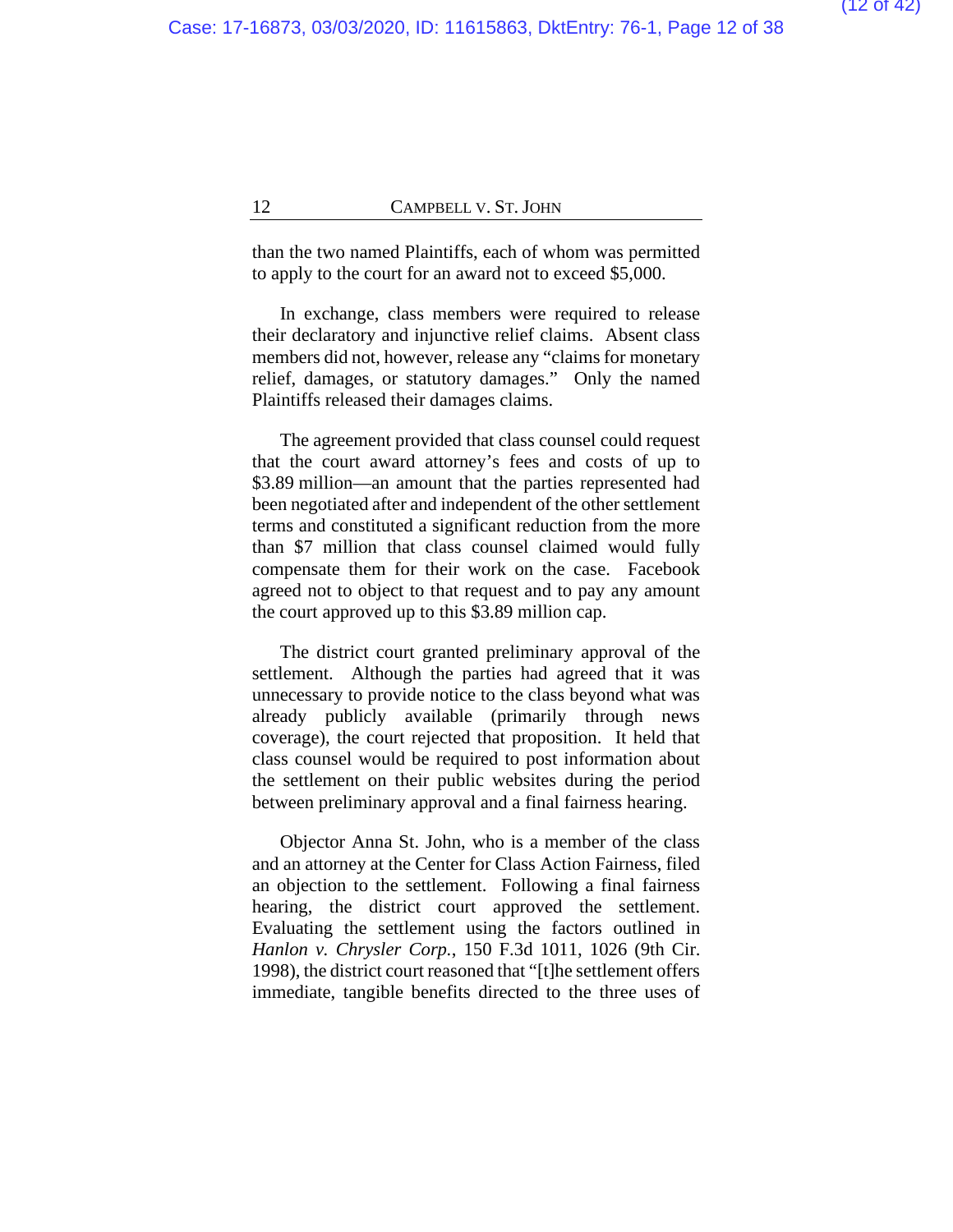URLs challenged by Plaintiffs, without requiring class members to release any claims for monetary damages that they may have against Facebook." The court also explained that "the relief to the class must be viewed against the likely rewards of litigation," and observed that "proceeding with litigation would be very risky for the class." In addition, the court emphasized that the settlement was "the result of four in-person, arms'-length mediations before two different mediators," that both sides were able "to negotiate the settlement on a fully-informed basis," and that "[c]lass counsel [are] highly experienced."

The district court also granted the full \$3.89 million in attorney's fees and costs for which class counsel had applied. In addition to deeming the amount "reasonable" in light of the results obtained for the class and counsel's substantial investment of time and resources on a contingency basis, the court determined, based on an assessment of the factors listed in *In re Bluetooth Headset Products Liability Litigation*, 654 F.3d 935, 947 (9th Cir. 2011), that this portion of the settlement agreement did not indicate collusion among the negotiating parties at the expense of absent class members.

Objector timely appealed the district court's approval of the settlement.

#### **B.**

After oral argument in this appeal, the Supreme Court issued *Frank v. Gaos*, 139 S. Ct. 1041, 1045–46 (2019) (per curiam), which vacated the final approval of a class action settlement and remanded for an assessment of Article III standing under *Spokeo, Inc. v. Robins* (*Spokeo I*), 136 S. Ct. 1540 (2016). In *Gaos*, the plaintiffs had claimed that Google violated the Stored Communications Act by transmitting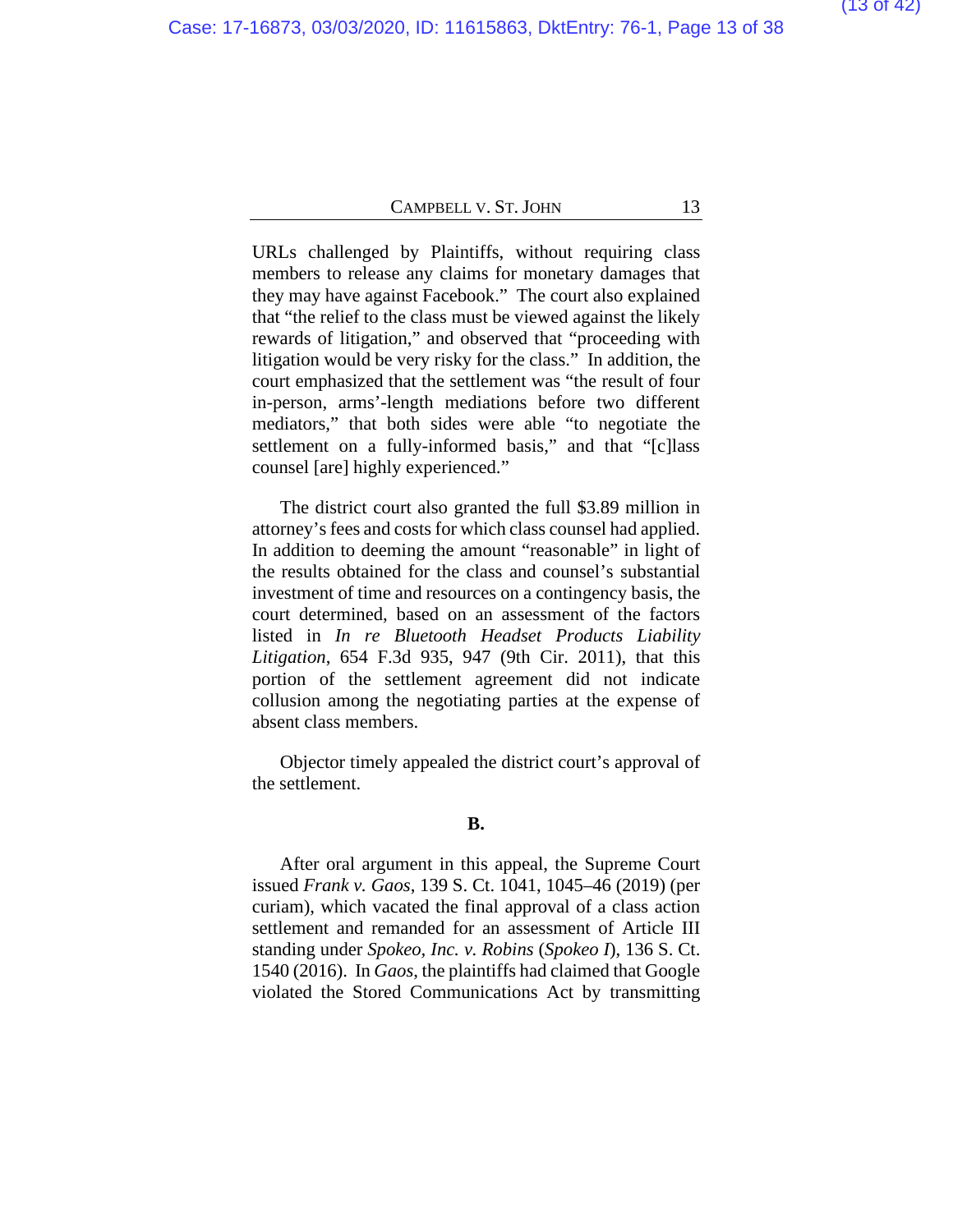information to third-party websites about the search terms users had entered to arrive at those websites. *See* 139 S. Ct. at 1044. Although the Supreme Court had granted certiorari intending to resolve a question about use of *cy pres* awards in class action settlements,**[6](#page-37-0)** the Court did not reach that issue "[b]ecause there remain[ed] substantial questions about whether any of the named plaintiffs ha[d] standing to sue in light of [*Spokeo I*]." *Id.* at 1043–44. The Court explained that federal courts' "'obligation to assure ourselves of litigants' standing under Article III' . . . extends to court approval of proposed class action settlements." *Id.* at 1046 (quoting *DaimlerChrysler Corp. v. Cuno*, 547 U.S. 332, 340 (2006)).

Because of the possibility that this case would present "substantial questions" about standing like the ones the Court identified in *Gaos*, *id.* at 1043, we requested and received supplemental briefing from the parties about the effect, if any, of *Spokeo I* on jurisdiction in this case.

#### **II.**

To establish standing, plaintiffs must show that they have suffered an injury in fact that is fairly traceable to the challenged conduct of the defendant and is likely to be redressed by a favorable judicial decision. *Lujan v. Defs. of Wildlife*, 504 U.S. 555, 560–61 (1992). Injury in fact is "the

**<sup>6</sup>** *Cy pres* refers to a method for distributing unclaimed settlement funds "to the 'next best' class of beneficiaries." *Nachshin v. AOL, LLC*, 663 F.3d 1034, 1036 (9th Cir. 2011). "Under the *cy pres* approach, 'class members receive an indirect benefit (usually through defendant donations to a third party) rather than a direct monetary payment.'" *In re EasySaver Rewards Litig.*, 906 F.3d 747, 760 (9th Cir. 2018) (quoting *Lane v. Facebook, Inc.*, 696 F.3d 811, 819 (9th Cir. 2012)), *cert. denied*, 139 S. Ct. 2744 (2019).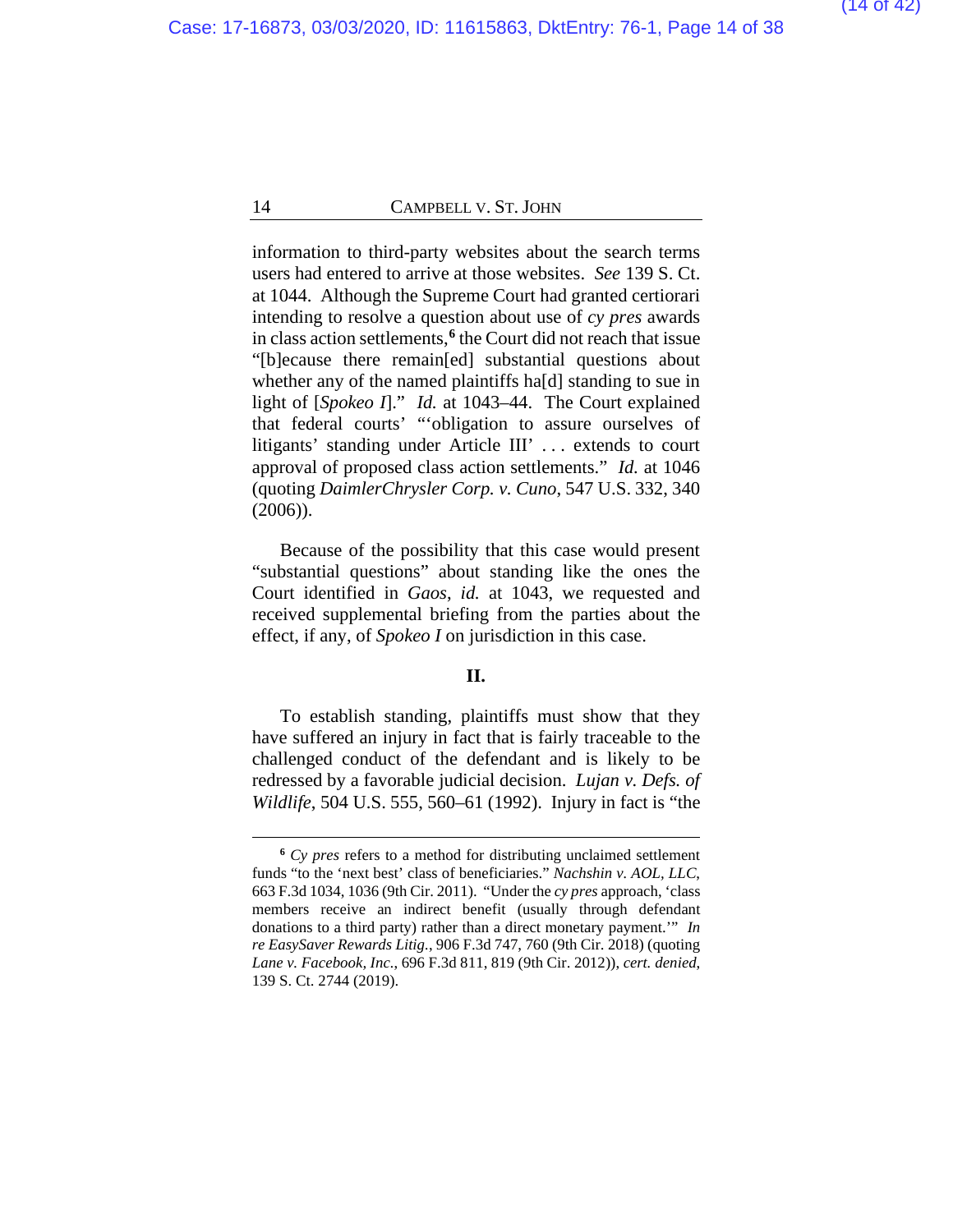'[f]irst and foremost' of standing's three elements." *Spokeo, Inc. v. Robins* (*Spokeo I*), 136 S. Ct. 1540, 1547 (2016) (alteration in original) (quoting *Steel Co. v. Citizens for a Better Env't*, 523 U.S. 83, 103 (1998)). Among other things, "an injury in fact must be both concrete *and* particularized." *Id.* at 1548.

"[A] plaintiff must demonstrate standing separately for each form of relief sought." *Friends of the Earth, Inc. v. Laidlaw Envtl. Servs. (TOC), Inc.*, 528 U.S. 167, 185 (2000). "[A]s the party invoking federal jurisdiction, [the plaintiff] bears the burden of establishing" standing. *Spokeo I*, 136 S. Ct. at 1547.

Our discussion of standing proceeds in two parts. We first conclude that Plaintiffs identified a concrete injury.**[7](#page-37-0)** Next, we hold that Plaintiffs established standing to seek injunctive relief and that post-filing developments did not moot this case. These conclusions satisfy us that there was and is Article III jurisdiction over this case, and that we may therefore consider the merits of Objector's challenges to the approval of the settlement.

#### **A.**

An injury is concrete for purposes of standing if it "actually exist[s]," meaning it is "real, and not abstract" but not necessarily "tangible." *Spokeo I*, 136 S. Ct. at 1548– 49 (quotation marks omitted). Where, as here, we deal with an "intangible harm" that is linked to a statutory violation,

**<sup>7</sup>** Once we conclude that this was a concrete injury, it is clear that it was also particularized, fairly traceable to Facebook, and likely to be redressed by a favorable judicial decision. The parties have not contested any of those other standing requirements in their supplemental briefs, and we do not discuss them in further detail.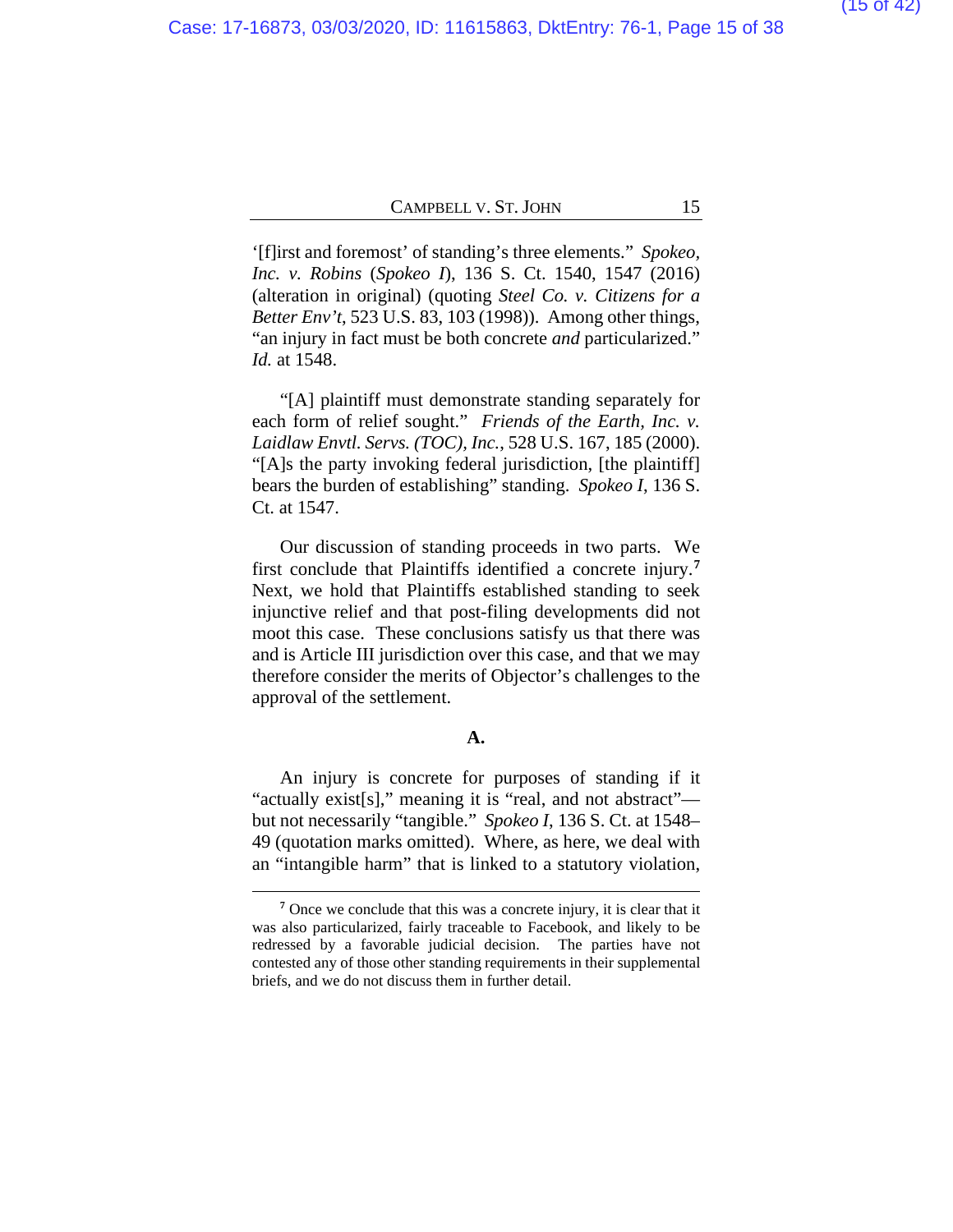we are guided in determining concreteness by "both history and the judgment of Congress," or the legislature that enacted the statute. *See id.* at 1549; *Patel v. Facebook, Inc.*, 932 F.3d 1264, 1273 (9th Cir. 2019) (looking to "[t]he judgment of the Illinois General Assembly" to inform the Article III standing inquiry for a claim alleging a violation of an Illinois privacy statute), *cert. denied*, No. 19-706 (U.S. Jan. 21, 2020). Historical practice is "instructive" as to "whether an alleged intangible harm has a close relationship to a harm that has traditionally been regarded as providing a basis for a lawsuit in English or American courts." *Spokeo I*, 136 S. Ct. at 1549.We also look to legislative judgment because legislatures may "elevat[e] to the status of legally cognizable injuries concrete, *de facto* injuries that were previously inadequate in law." *Id.* (alteration in original) (quoting *Lujan*, 504 U.S. at 578). But the fact that a legislature has "grant[ed] a person a statutory right and purport[ed] to authorize that person to sue to vindicate that right" is not by itself sufficient for standing. *Id.* When a legislature has enacted a "bare *procedural*" protection, a plaintiff "cannot satisfy the demands of Article III" by pointing only to a violation of that provision, but also must link it to a concrete harm. *Id.* at 1550 (emphasis added). When, however, a statutory provision identifies a *substantive* right that is infringed any time it is violated, a plaintiff bringing a claim under that provision "need not allege any further harm to have standing." *Eichenberger v. ESPN, Inc.*, 876 F.3d 979, 983–84 (9th Cir. 2017).

For the reasons that follow, we conclude that the statutory provisions under which Plaintiffs sued protect concrete interests because, like the provisions examined in several of our recent decisions, they "codif[y] a contextspecific extension of the *substantive* right to privacy." *See id.* at 983.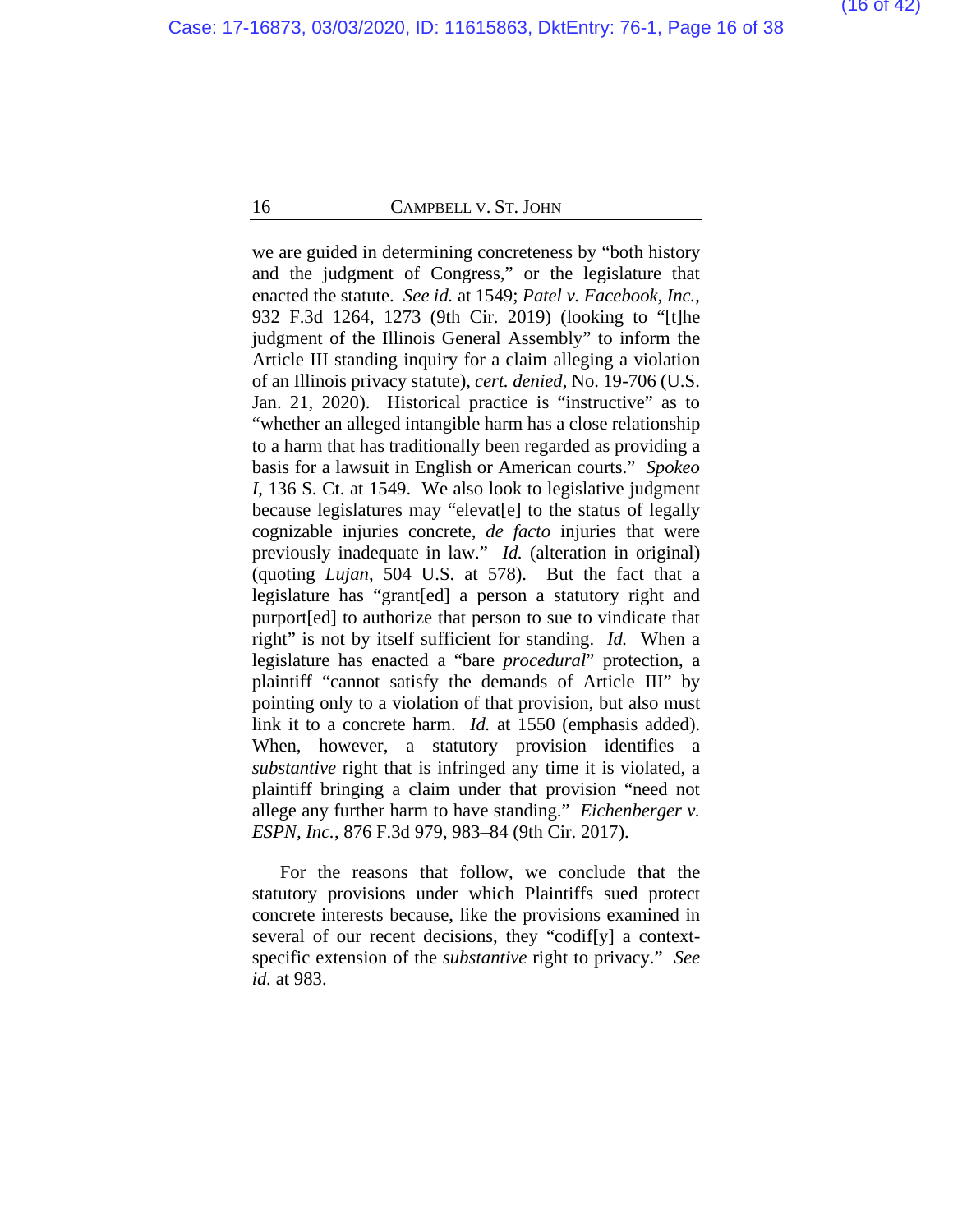ECPA includes a private right of action, 18 U.S.C. § 2520, against anyone who "intentionally intercepts, endeavors to intercept, or procures any other person to intercept or endeavor to intercept, any wire, oral, or electronic communication," 18 U.S.C. § 2511(1)(a). Plaintiffs sued under that provision and also alleged a violation of ECPA's prohibition on the intentional use of the contents of information knowingly obtained through such interception. *See id.* § 2511(1)(d). Plaintiffs also sued under CIPA, which likewise includes a private right of action, Cal. Penal Code  $\S$  637.2(a), and which similarly prohibits the unauthorized reading, or attempting to read, of "any message, report, or communication while the same is in transit or passing over any wire, line, or cable," as well as the use of "any information so obtained." Cal. Penal Code  $§ 631(a).$ 

The harms protected by these statutes bear a "close relationship" to ones that have "traditionally been regarded as providing a basis for a lawsuit." *See Spokeo I*, 136 S. Ct. at 1549. "Violations of the right to privacy have long been actionable at common law." *Eichenberger*, 876 F.3d at 983. And one of the several privacy torts historically recognized was "unreasonable intrusion upon the seclusion of another," which traditionally extends to, among other things, "tapping . . . telephone wires" as well as "opening . . . private and personal mail." Restatement (Second) of Torts § 652B cmt. b. There is a straightforward analogue between those traditional torts and the statutory protections codified in ECPA and CIPA against viewing or using private communications. Moreover, under the privacy torts that form the backdrop for these modern statutes, "[t]he intrusion itself makes the defendant subject to liability." Restatement (Second) of Torts § 652B cmt. b. "In other words, 'privacy torts do not always require additional consequences to be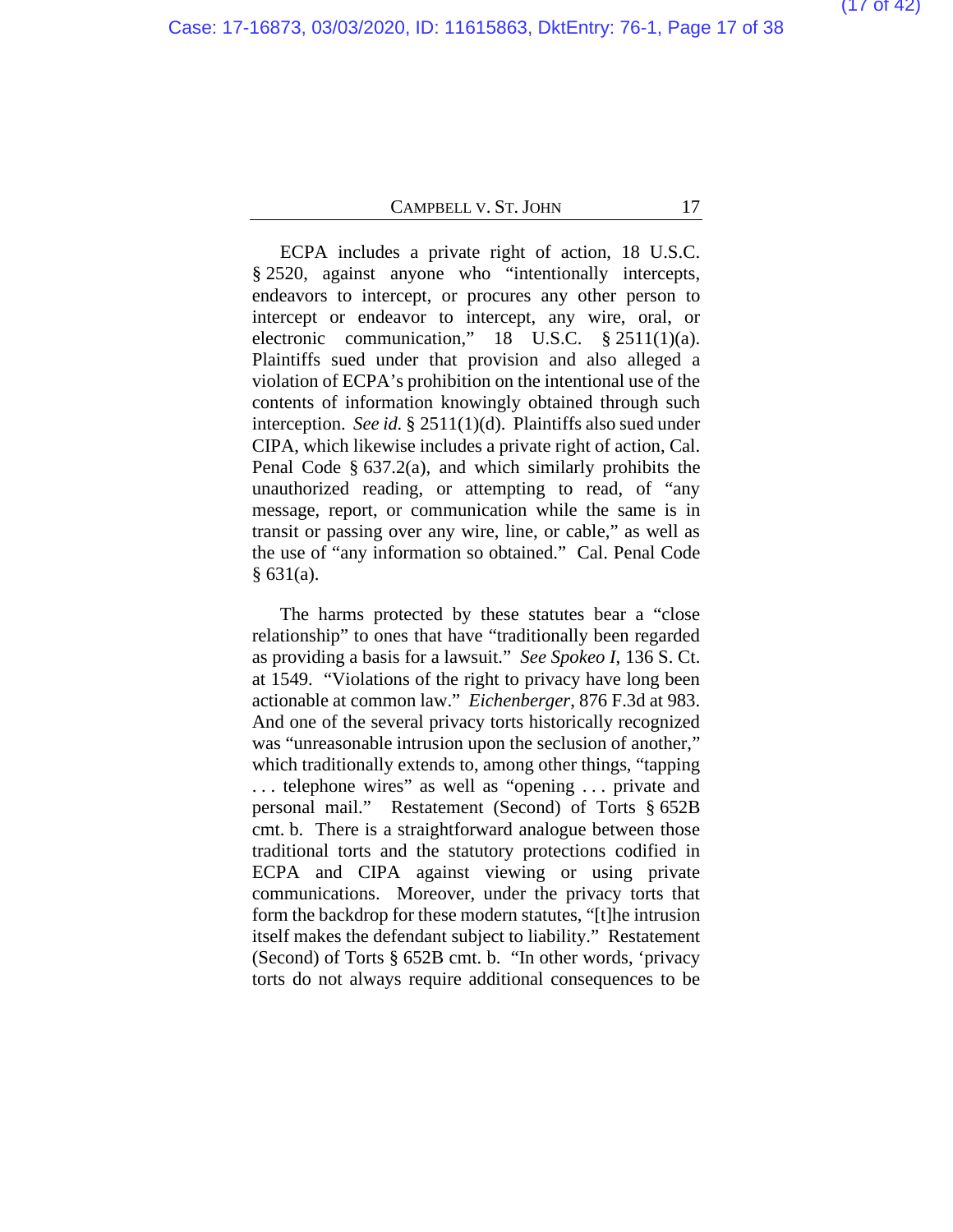actionable.'" *Patel*, 932 F.3d at 1274 (quoting *Eichenberger*, 876 F.3d at 983). Thus, historical practice provides support not only for the conclusion that wiretapping is actionable, but also for the conclusion that a wiretapping plaintiff "need not allege any further harm to have standing." *See Eichenberger*, 876 F.3d at 984.

The reasons articulated by the legislatures that enacted ECPA and CIPA further indicate that the provisions at issue in this case reflect statutory modernizations of the privacy protections available at common law. The purpose of ECPA includes creating "[f]ederal statutory standards," analogous to the "protection against unauthorized opening" of mail, "to protect the privacy and security of communications" made using newer technology. S. Rep. No. 99-541, at 5 (1986), *as reprinted in* 1986 U.S.C.C.A.N. 3555, 3559. CIPA's purpose similarly includes "protect[ing] the right of privacy of the people of [California]," because "the invasion of privacy" resulting from the use of new technology to "eavesdrop[] upon private communications" causes "a serious threat to the free exercise of personal liberties." Cal. Penal Code § 630. Plaintiffs' challenges here arise under the core provisions of those statutes regarding interception and use of private communications. We respect the legislatures' judgment about the importance of the privacy interests violated when communications are intercepted, as reflected in their decisions to enact a private right of action that is available when these provisions are infringed. *See Spokeo I*, 136 S. Ct. at 1549.

Our precedent confirms that Plaintiffs have asserted a concrete harm. We have, in the years since *Spokeo I*, identified several statutory provisions that guard against invasions of concrete privacy interests. *See, e.g.*, *Patel*, 932 F.3d at 1269, 1271–75 (concrete interests protected by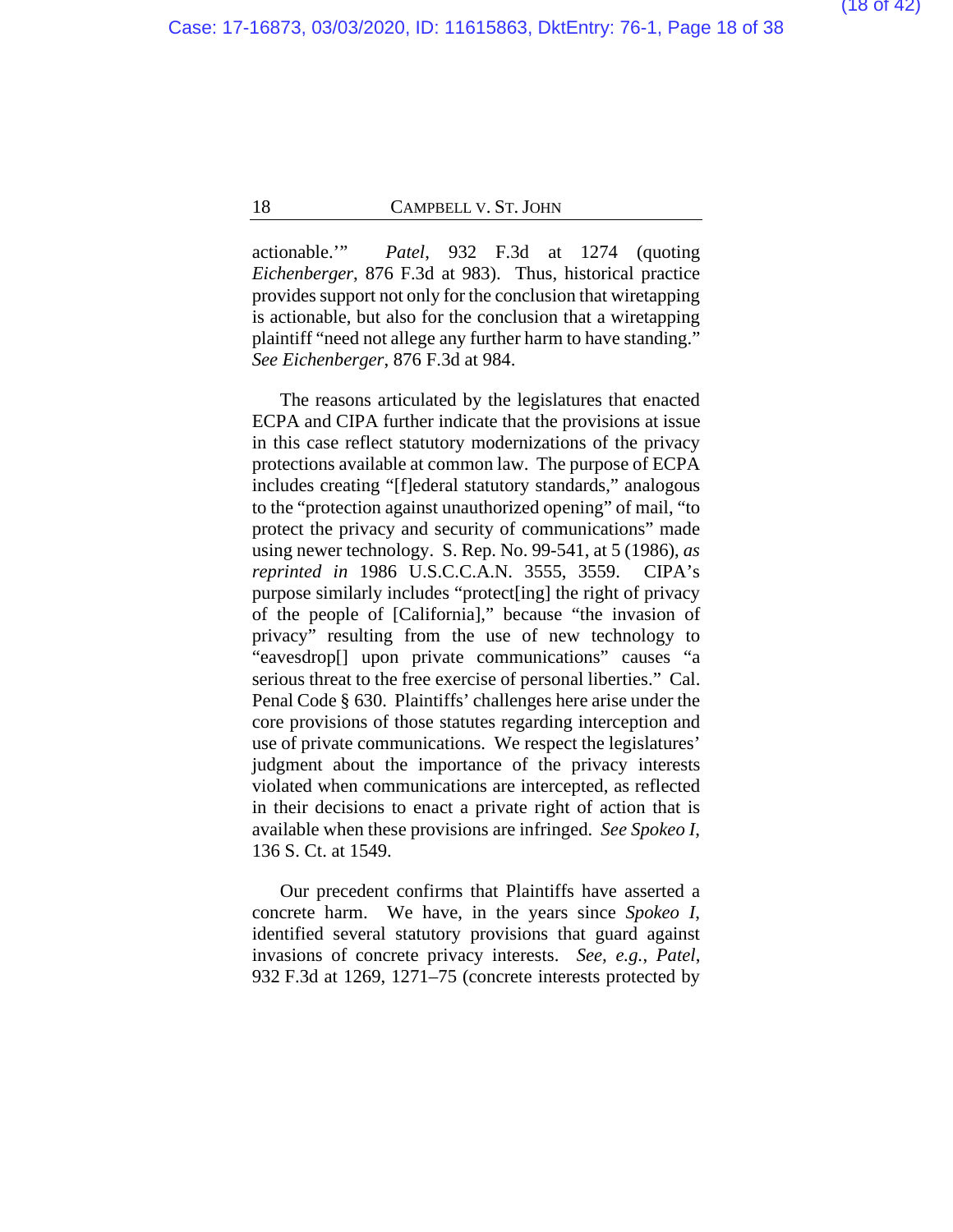the Illinois Biometric Information Privacy Act's requirements relating to private entities' "collection, retention, disclosure, and destruction of biometric identifiers and biometric information," such as face templates (quoting *Rosenbach v. Six Flags Entm't Corp.*, 129 N.E.3d 1197, 1203 (Ill. 2019))); *Eichenberger*, 876 F.3d at 981, 983–84 (concrete interests protected by the Video Privacy Protection Act's requirement that "video tape service providers" not disclose "personally identifiable information concerning any consumer of such provider" (quoting 18 U.S.C. § 2710(b)(1))); *Van Patten v. Vertical Fitness Grp., LLC*, 847 F.3d 1037, 1041–43 (9th Cir. 2017) (concrete interests protected by the Telephone Consumer Protection Act, which "establishes the substantive right to be free from certain types of phone calls and texts absent consumer consent"). There is no meaningful distinction between the concrete, substantive privacy interests protected by the statutes at issue in *Patel*, *Eichenberger*, and *Van Patten* and the interests protected by the provisions of ECPA and CIPA at issue in this case. For example, just as the Video Privacy Protection Act's prohibition on disclosure of information about an individual's video rentals protects a substantive privacy interest, rather than merely codifying "a procedure that video service providers must follow," *Eichenberger*, 876 F.3d at 983, ECPA and CIPA section 631 are targeted at the substantive intrusion that occurs when private communications are intercepted by someone who does not have the right to access them, rather than merely setting out a procedure for handling data.

For all of the foregoing reasons, *every* violation of the provisions of ECPA and CIPA at issue in this case "'present[s] the precise harm and infringe[s] the same privacy interests Congress [and the California legislature] sought to protect' by enacting" ECPA and CIPA section 631.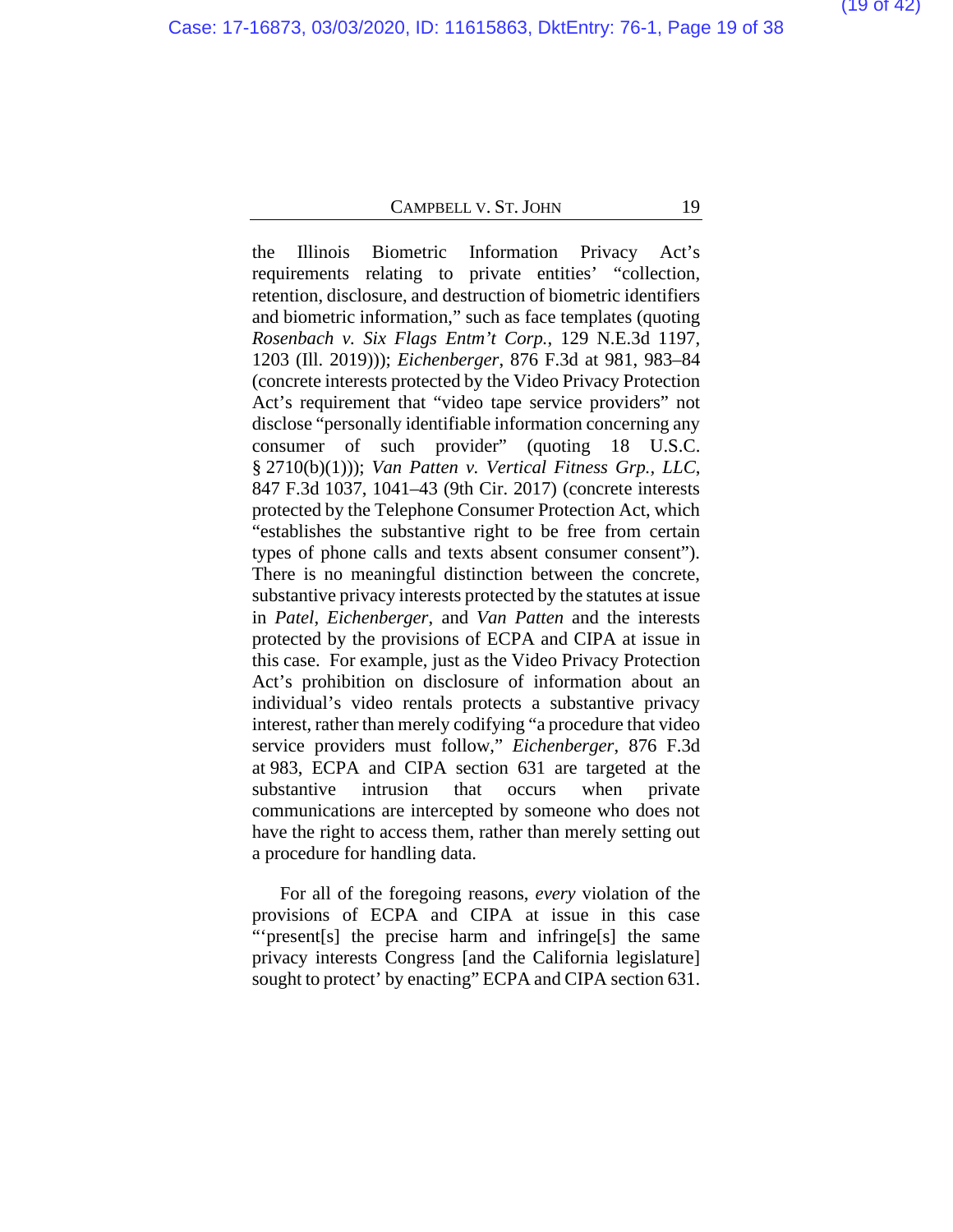*See Eichenberger*, 876 F.3d at 984 (first two alterations in original) (quoting *Van Patten*, 847 F.3d at 1043). The Third Circuit has indeed already held that violations of ECPA and CIPA of the type alleged here "involve[] a clear *de facto*  injury." *In re Nickelodeon Consumer Privacy Litig.*, 827 F.3d 262, 274 (3d Cir. 2016); *see also In re Google Inc. Cookie Placement Consumer Privacy Litig.*, 934 F.3d 316, 325 (3d Cir. 2019) (concluding, in accord with *Nickelodeon*  and after *Gaos* was decided, that "a concrete injury for Article III standing purposes occurs when Google, or any other third party, tracks a person's internet browser activity without authorization"). We agree. We thus conclude that Plaintiffs identified a concrete injury by claiming that Facebook violated ECPA and CIPA when it intercepted, catalogued, and used without consent URLs they had shared in private messages.**[8](#page-37-0)**

Facebook initially did not contest in this appeal that Plaintiffs had standing, and it argued that we should affirm the settlement approval. Facebook now argues in its supplemental brief, however, that the settlement should be vacated and the case dismissed because Plaintiffs lacked standing to bring this case. Specifically, Facebook argues

**<sup>8</sup>** *Robins v. Spokeo, Inc.* (*Spokeo II*), 867 F.3d 1108 (9th Cir. 2017), further supports our conclusion. There, on remand from the Supreme Court, we held that the plaintiff had alleged sufficiently concrete injuries resulting from Spokeo's failure to follow procedures of the Fair Credit Reporting Act that ensure accuracy of consumer report information. *Id.*  at 1110–11, 1117. Standing is easier to prove here than it was in *Spokeo*  because "although the [Fair Credit Reporting Act] outlines *procedural*  obligations that *sometimes* protect individual interests," ECPA and CIPA section 631, as discussed above, codify "a *substantive* right to privacy" the intrusion of which causes concrete harm "*any time*" there is a violation. *See Eichenberger*, 876 F.3d at 983–84.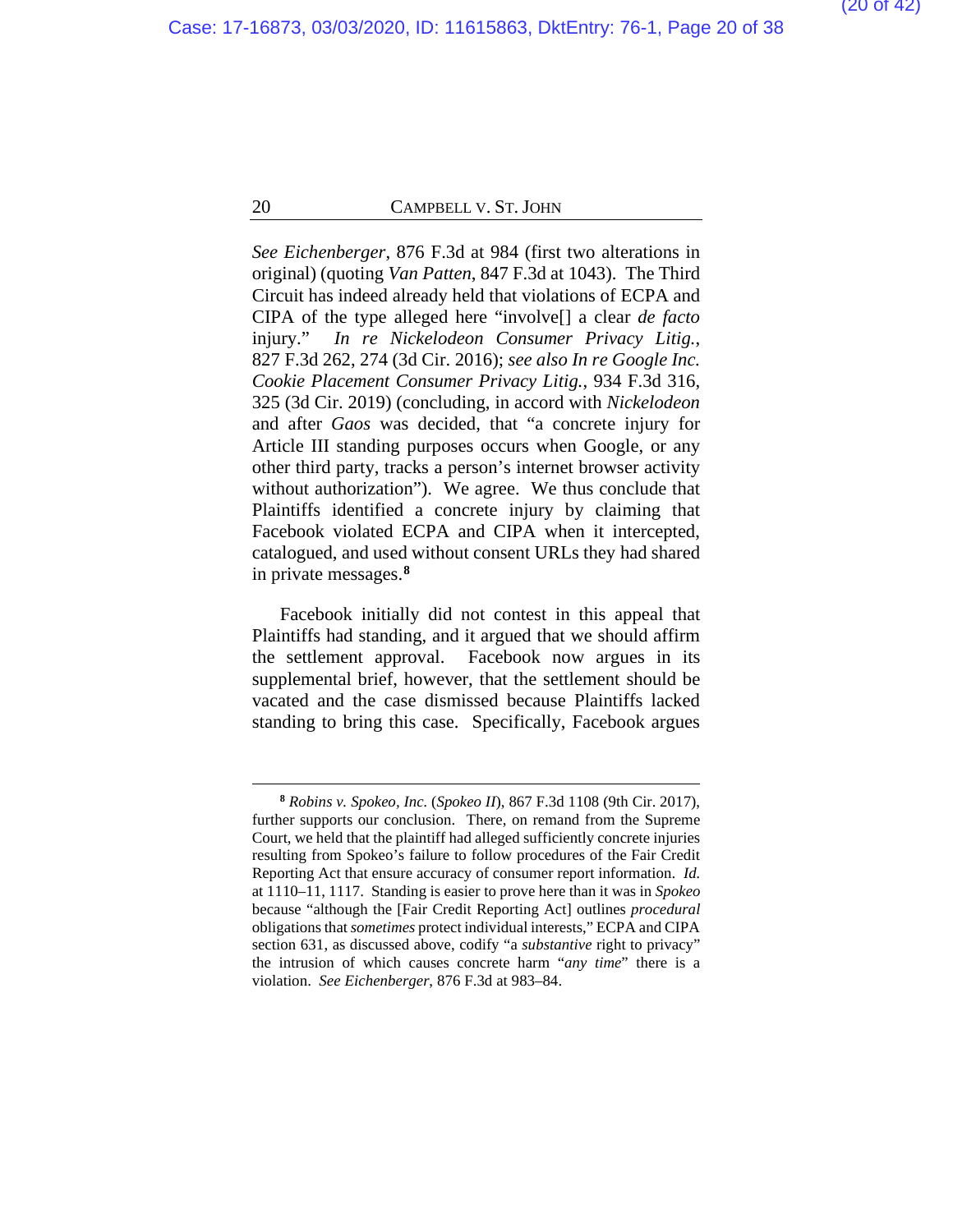that Plaintiffs suffered no concrete harm from the "use of *anonymized* and *aggregated* data from website links."

But, ultimately, this new argument is beside the point in the context of this case. Plaintiffs alleged, and Facebook has confirmed (through, among other things, its revised Data Policy), that Facebook identifies and collects the contents of users' individual private messages. Plaintiffs' position that this was being done without consent meant that they claimed a violation of the concrete privacy interests that ECPA and CIPA protect, regardless of how the collected data was later used. No more is needed to support standing under *Spokeo*. **[9](#page-37-0)**

#### **B.**

To have standing to seek to enjoin Facebook's private message practices, Plaintiffs must show "either 'continuing, present adverse effects' due to [their] exposure to

**<sup>9</sup>** Facebook's supplemental brief also argues that, because Plaintiffs consented to the uses of URL data, they lack standing. Both this argument and Facebook's contention about anonymized and aggregated use of data are better understood as arguments that ECPA and CIPA were not actually violated by the practices challenged here. Such merits arguments in disguise tell us nothing about whether Plaintiffs had standing to bring the case in the first place. *See Kirola v. City & County of San Francisco*, 860 F.3d 1164, 1175 (9th Cir. 2017) (rejecting an injury-in-fact argument that would have meant there was "no difference between [the plaintiff] succeeding on the merits and establishing standing to assert her claims in the first place"). As explained below, the merits of this case would have turned on several legal questions that Plaintiffs have since acknowledged are difficult and unresolved. Because the parties settled this case rather than continuing to litigate, we have no occasion to resolve any of those questions here. We emphasize that this case also does not present the question whether standing could be based entirely on injury from anonymized, aggregated uses of data because Plaintiffs also focused on unconsented-to collection and storage of information from private messages that enabled those uses.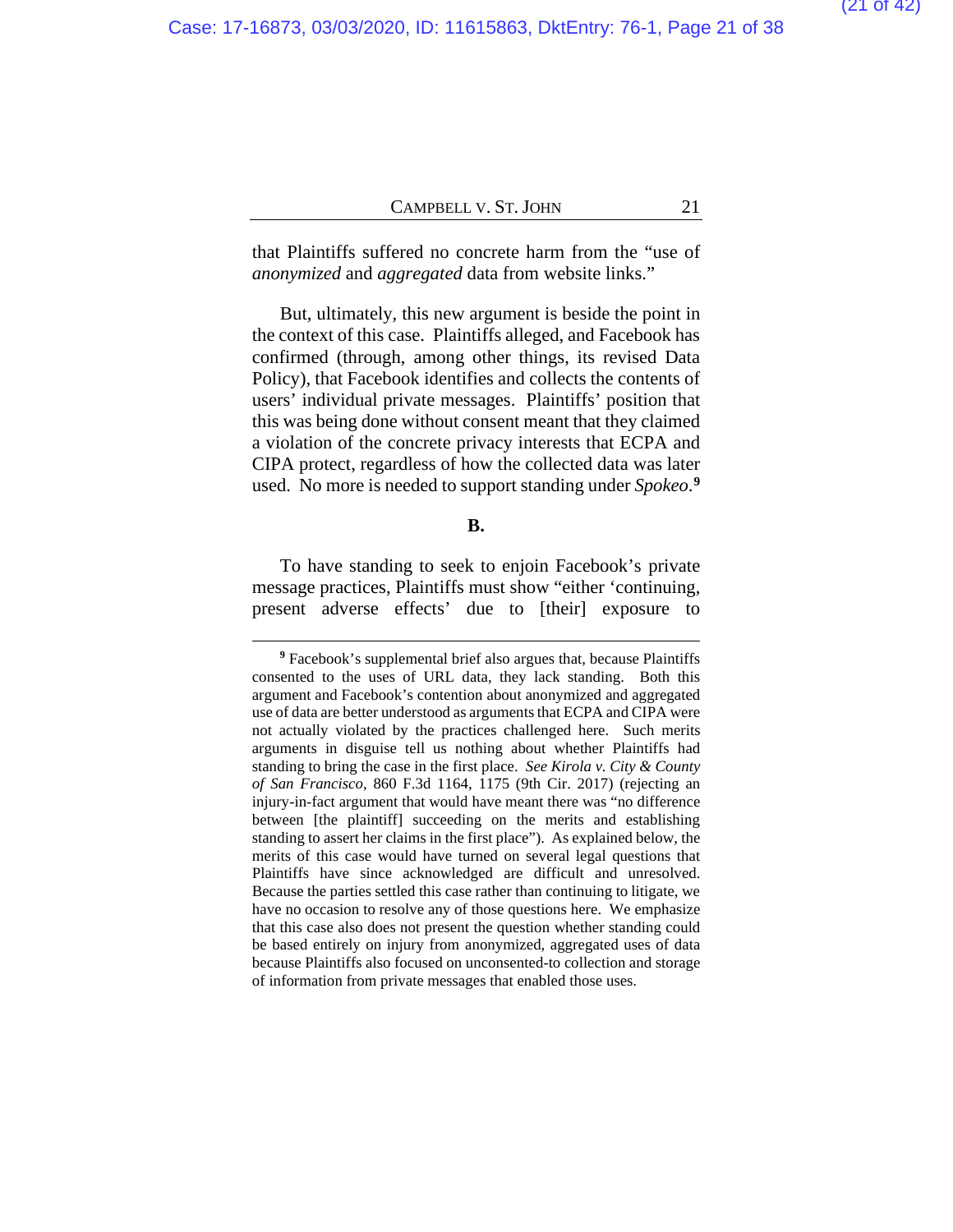[Facebook's] past illegal conduct or 'a sufficient likelihood that [they] will again be wronged in a similar way.'" *Villa v. Maricopa County*, 865 F.3d 1224, 1229 (9th Cir. 2017) (first quoting *O'Shea v. Littleton*, 414 U.S. 488, 495–96 (1974); then quoting *City of Los Angeles v. Lyons*, 461 U.S. 95, 111 (1983)). Objector and Facebook both contend that Plaintiffs did not satisfy this requirement. We disagree.

This aspect of standing, like any other, must "focus[] on whether the party invoking jurisdiction had the requisite stake in the outcome when the suit was filed." *Davis v. FEC*, 554 U.S. 724*,* 734 (2008); *see also Slayman v. FedEx Ground Package Sys., Inc.*, 765 F.3d 1033, 1047–48 (9th Cir. 2014) ("When evaluating whether [the standing] elements are present, we must look at the facts as they exist at the time the complaint was filed." (alteration in original) (quoting *Am. Civil Liberties Union of Nev. v. Lomax*, 471 F.3d 1010, 1015 (9th Cir. 2006))). It turns out that some (but not all) of Facebook's challenged uses of private message URL data had ended before Plaintiffs sued, as Facebook ultimately acknowledged in the settlement agreement. But when Plaintiffs sued, Facebook was actively accessing private messages—conduct that Facebook has never claimed to have ceased. Facebook was also still using the data from these messages for its Recommendations Feed. And Facebook's ongoing retention of the data collected from private messages meant that there was a risk that it would resume using the data for "Like" counters, resume sharing the data with third parties, or begin using the data for some other purpose.This combination of continuing harm plus likelihood of future harm was sufficient for Plaintiffs to have standing to seek injunctive relief.

To be sure, Facebook apparently did stop using data from private messages in its Recommendations Feed after this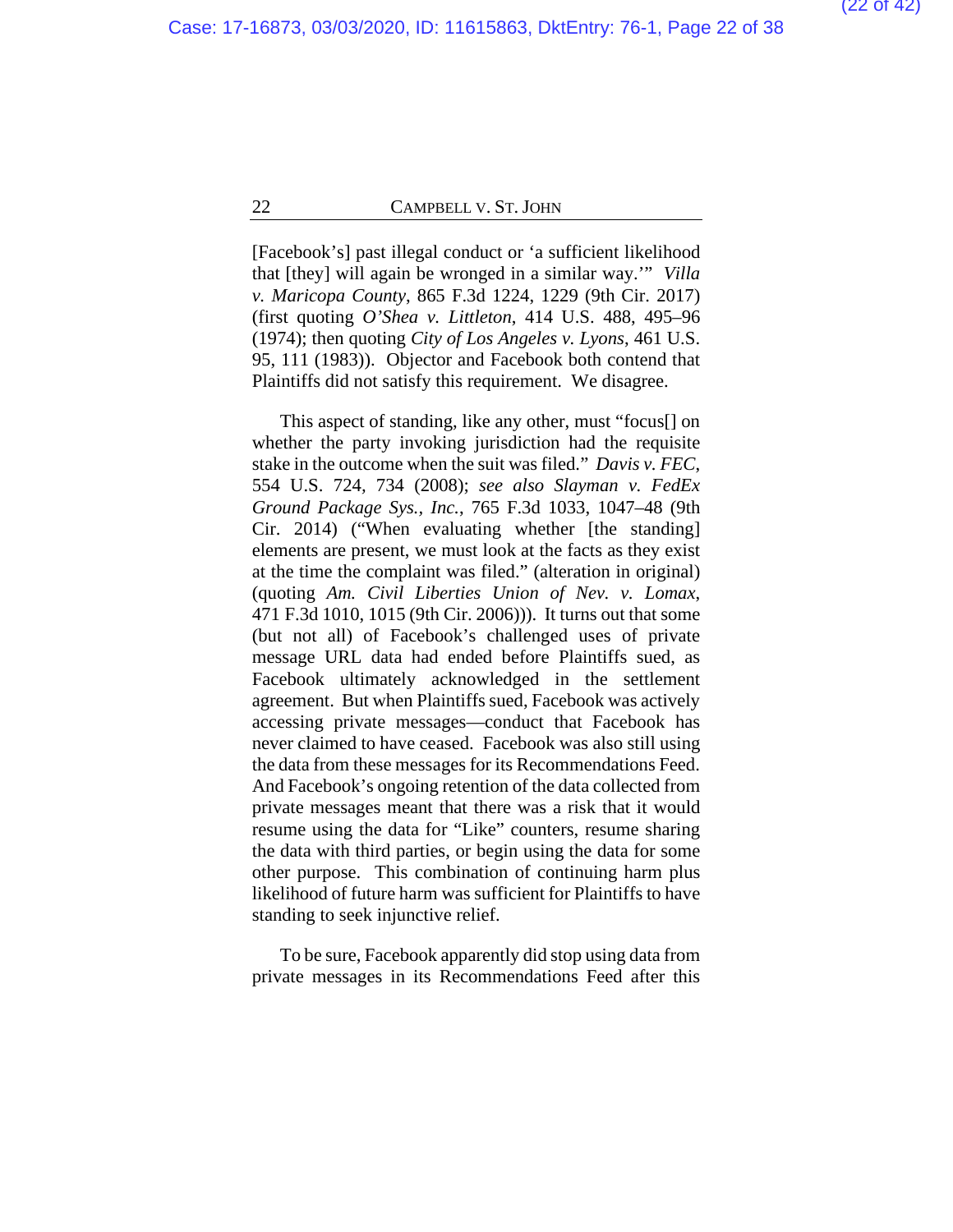case was filed, and did not resume either that use of URL data or the already-stopped uses of "Like" counting and third-party sharing at any time between the action's filing and its settlement. But the question whether Facebook's conduct since Plaintiffs filed this action made it unlikely that Plaintiffs would again be injured by the challenged practices presents a separate issue: whether their challenges had become moot. There are "important difference[s] between" standing and mootness, motivated in part by the "wasteful[ness]" of "abandon[ing]" cases as moot that "ha[ve] been brought and litigated, often (as here) for years." *Friends of the Earth*, 528 U.S. at 191–92. Among the differences between standing and mootness is that, to show that Plaintiffs' claims had become moot, Facebook would have needed to satisfy "the formidable burden of showing that it is absolutely clear the allegedly wrongful behavior could not reasonably be expected to recur." *See id.* at 190. Neither Facebook nor Objector has suggested that Facebook could have carried that heavy burden, nor does the record demonstrate that it could have.

\* \* \*

In sum, we conclude that the district court had jurisdiction to approve the settlement, and that we therefore have jurisdiction to review the merits of that decision.

#### **III.**

#### **A.**

Under Federal Rule of Civil Procedure 23(e)(2), a district court may approve a class action settlement only after finding that the settlement is "fair, reasonable, and adequate." Courts reviewing class action settlements must "ensure[] that unnamed class members are protected 'from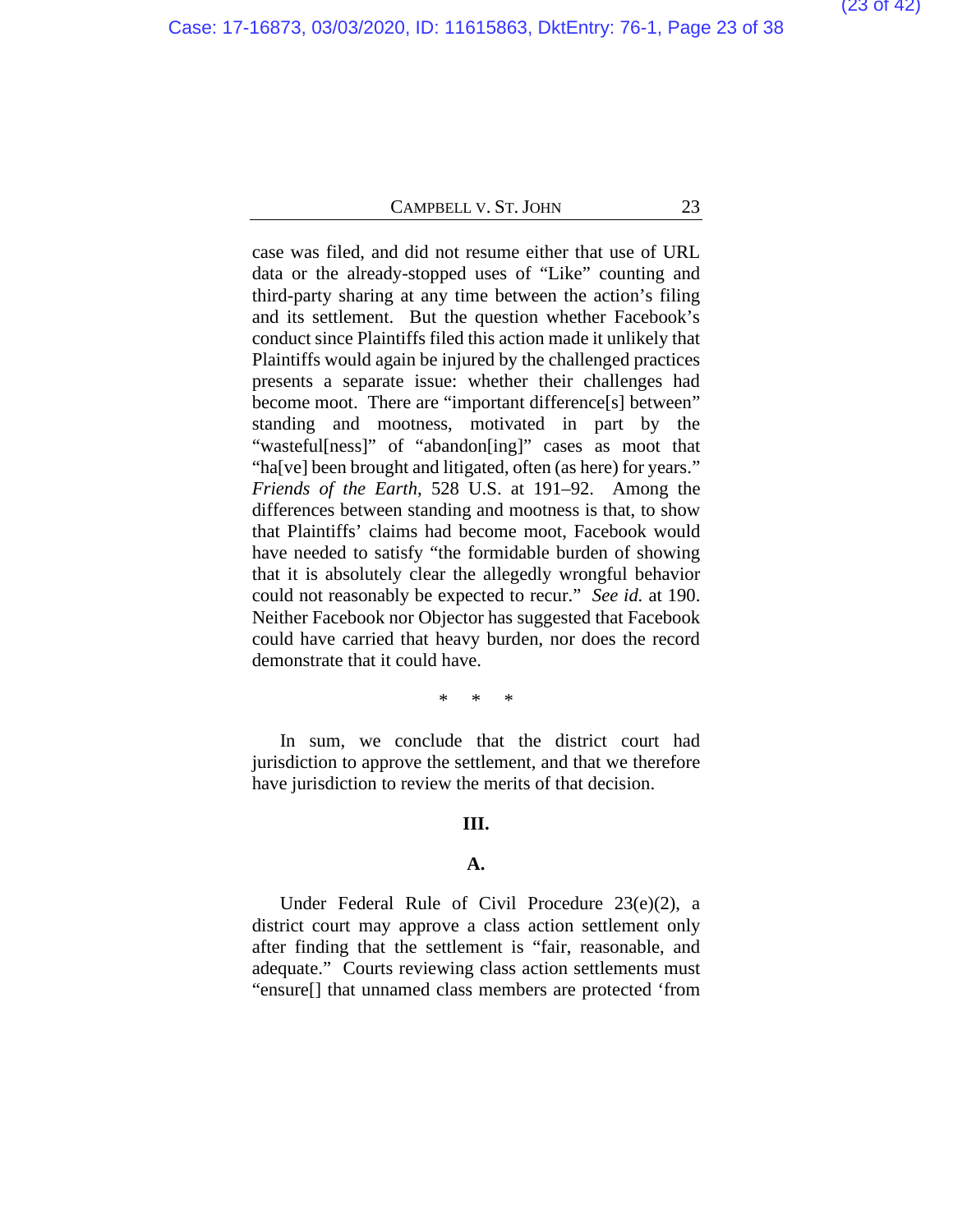unjust or unfair settlements affecting their rights,'" while also accounting for "the 'strong judicial policy that favors settlements, particularly where complex class action litigation is concerned.'" *In re Hyundai & Kia Fuel Econ. Litig.*, 926 F.3d 539, 556, 568 (9th Cir. 2019) (en banc) (first quoting *Amchem Prods., Inc. v. Windsor*, 521 U.S. 591, 623 (1997); then quoting *Allen v. Bedolla*, 787 F.3d 1218, 1223 (9th Cir. 2015)).

We have described several factors for district courts to consider when evaluating the fairness of a class action settlement:

> [1] the strength of the plaintiffs' case; [2] the risk, expense, complexity, and likely duration of further litigation; [3] the risk of maintaining class action status throughout the trial; [4] the amount offered in settlement; [5] the extent of discovery completed and the stage of the proceedings; [6] the experience and views of counsel; [7] the presence of a governmental participant; and [8] the reaction of the class members to the proposed settlement.

*Hanlon v. Chrysler Corp.*, 150 F.3d 1011, 1026 (9th Cir. 1998). District courts may consider some or all of these factors. *See Rodriguez v. West Publ'g Corp.*, 563 F.3d 948, 963 (9th Cir. 2009).**[10](#page-37-0)**

**<sup>10</sup>** After the district court's approval of the settlement in this case, Rule 23(e)(2) was amended. Whereas the rule previously did not expand upon what was necessary for a settlement to be "fair, reasonable, and adequate," it now lists criteria that are relevant to that determination. We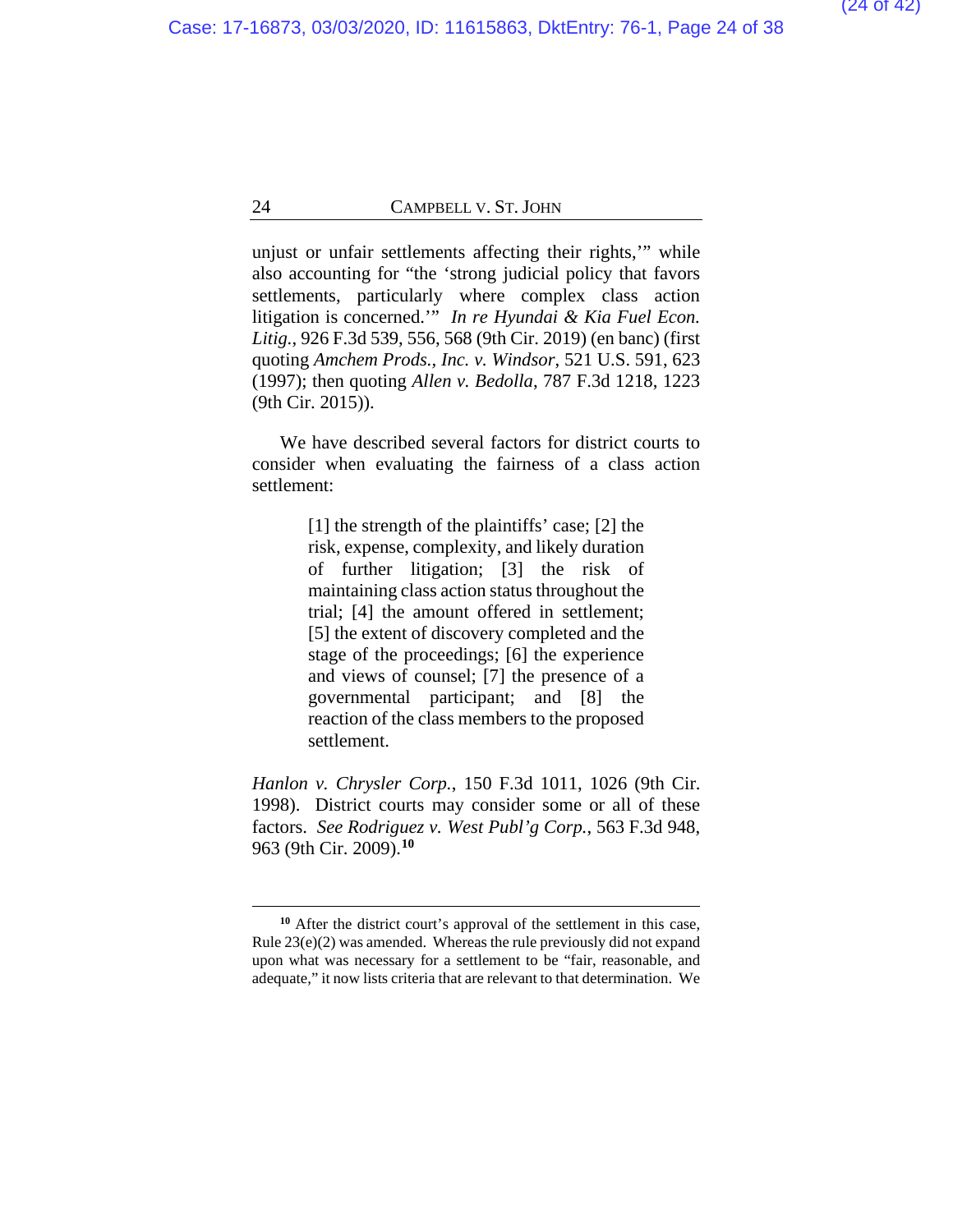Our review of a district court's decision to approve a class action settlement is "extremely limited." *Hanlon*, 150 F.3d at 1026. "Parties seeking to overturn the settlement approval must make a 'strong showing' that the district court clearly abused its discretion." *Hyundai*, 926 F.3d at 556 (quoting *Linney v. Cellular Alaska P'ship*, 151 F.3d 1234, 1238 (9th Cir. 1998)).A district court clearly abuses its discretion by either failing to apply the correct legal standard or by making clearly erroneous factual determinations. *See id.* When the issue presented is the substantive fairness of the settlement, we must refrain from "substitut[ing] our notions of fairness for those of the district judge." *In re Bluetooth Headset Prods. Liab. Litig.*, 654 F.3d 935, 950 (9th Cir. 2011) (alteration in original) (quoting *Officers for Justice v. Civil Serv. Comm'n*, 688 F.2d 615, 626 (9th Cir. 1982)); *see also Lane v. Facebook, Inc.*, 696 F.3d 811, 818 (9th Cir. 2012) (explaining that the "district court should have broad discretion because it 'is exposed to the litigants, and their strategies, positions and proof'" (quoting *Hanlon*, 150 F.3d at 1026)).

#### **B.**

The issue Objector raises here is the substantive fairness of the settlement, so we approach our review with substantial deference. And this case does not implicate the "higher standard of fairness" that applies when parties settle a case

need not determine whether this amendment should be applied retroactively here because applying the amended version of the rule would not change our conclusions. *See* Fed. R. Civ. P. 23 advisory committee's note to 2018 amendment (explaining that "[t]he goal of this amendment is not to displace" any of the factors historically considered in assessing settlement fairness, "but rather to focus the court and the lawyers on the core concerns of procedure and substance that should guide the decision whether to approve the proposal").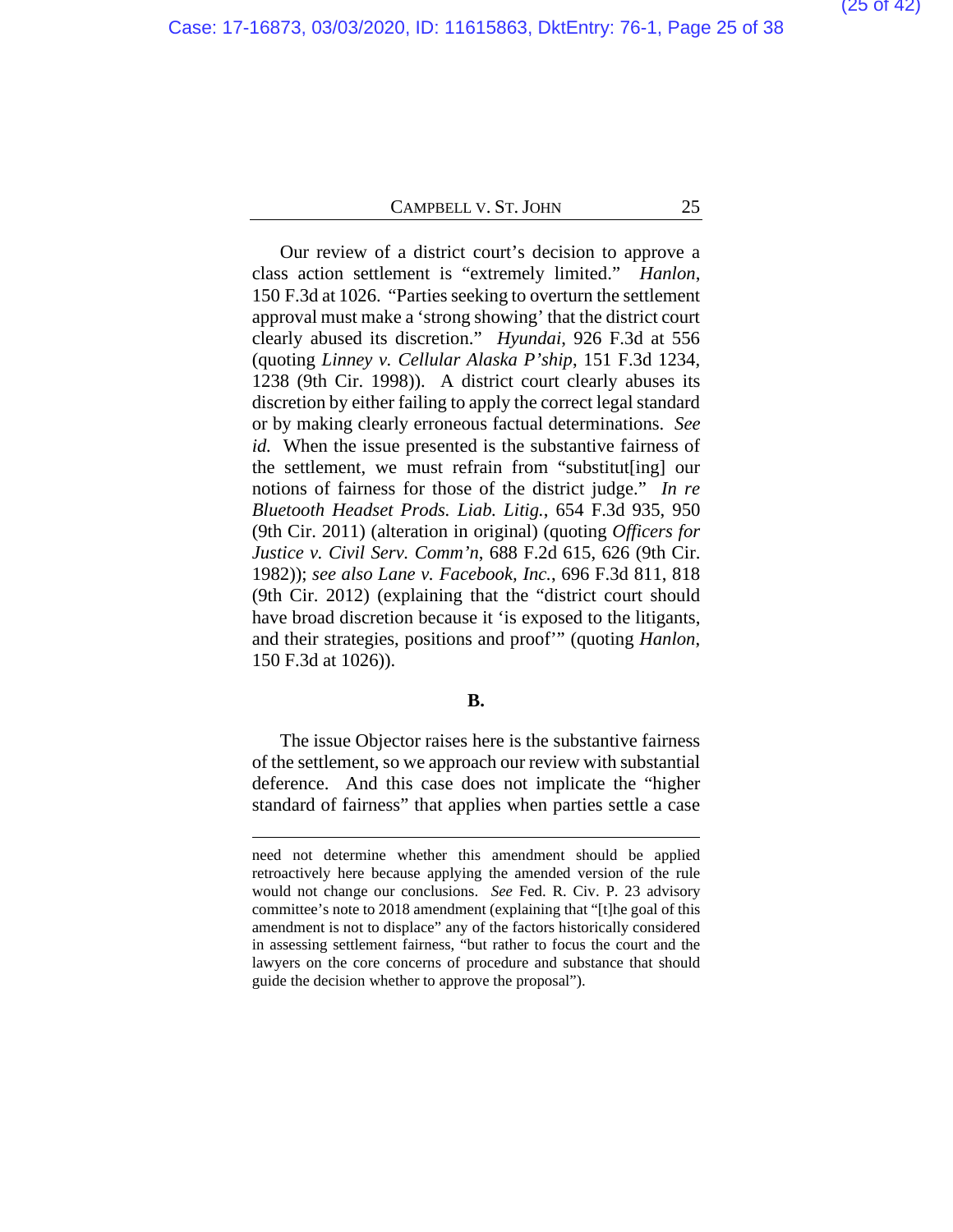before the district court has formally certified a litigation class. *See Hanlon*, 150 F.3d at 1026 (explaining that when a case settles before class certification, "[t]he dangers of collusion between class counsel and the defendant, as well as the need for additional protections when the settlement is not negotiated by a court-designated class representative, weigh in favor of a more probing inquiry than may normally be required under Rule 23(e)"); *see also Newberg on Class Actions* § 13:13 (5th ed.) (explaining that earlier settlements can make it "more difficult to assess the strengths and weaknesses of the parties' claims and defenses, to determine the appropriate definition of the class, and to consider how class members will actually benefit from the proposed settlement" (quoting *Manual for Complex Litigation*  § 21.612 (4th ed.))).**[11](#page-37-0)**

As to the settlement's substantive fairness, Objector does not seriously dispute the district court's findings that several of the governing factors weigh in favor of approving this settlement—including that the case proceeded to nearly the close of discovery before settling, which was "much further than almost every other class action" for which the judge had overseen settlement "in the past 17 years"; that the settlement was "the result of four in-person, arms'-length mediations before two different mediators"; and that "highly experienced" class counsel advocated for the settlement. *See Hanlon*, 150 F.3d at 1026 ("the extent of discovery completed and the stage of the proceedings," as well as "the experience and views of counsel," are relevant to approval of settlement); *Rodriguez*, 563 F.3d at 965 ("We put a good

**<sup>11</sup>** The district court did, as part of its approval of the settlement, certify a settlement-only class, but that class did not differ materially from the litigation class the court had already certified in its order granting in part the contested class certification motion.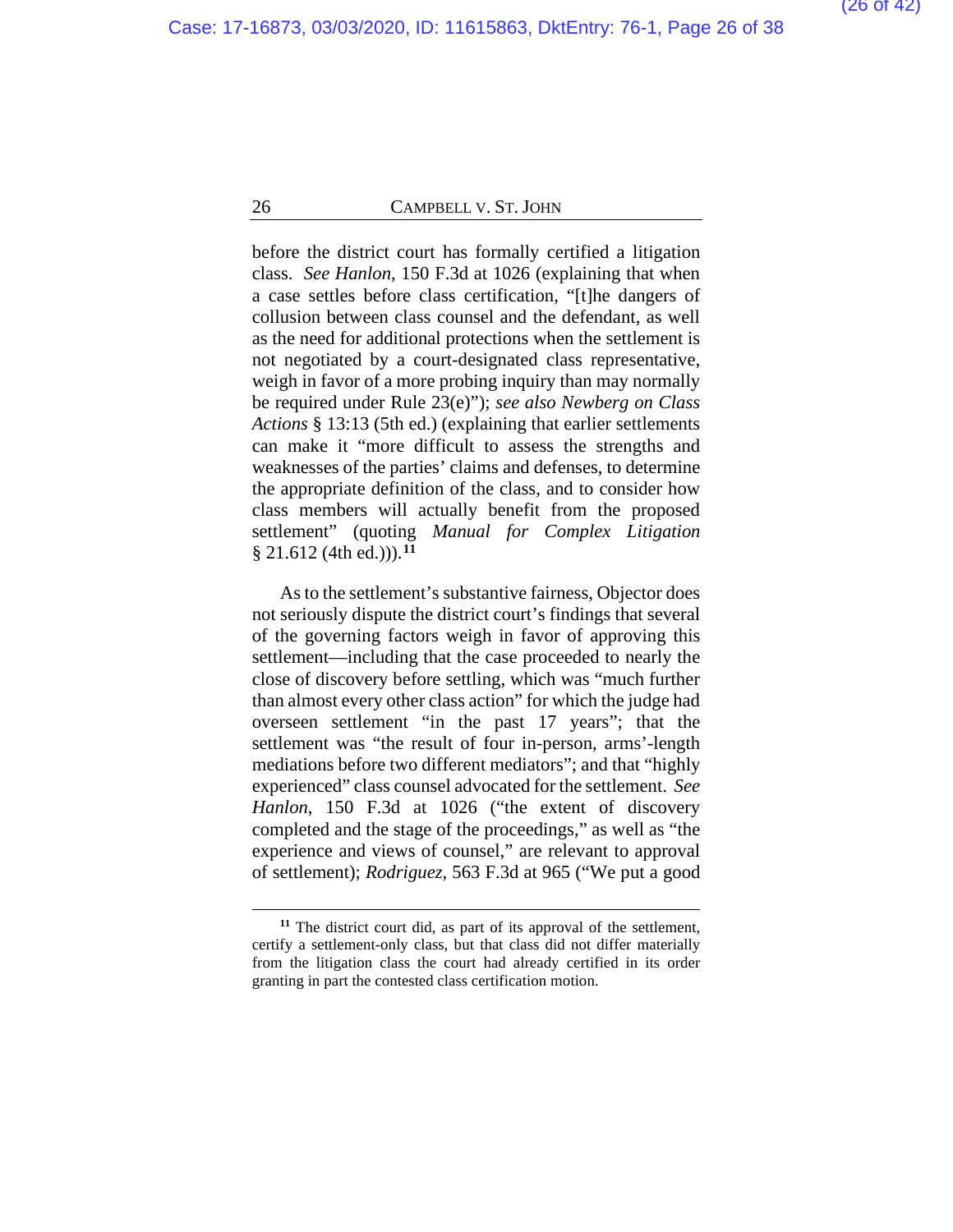deal of stock in the product of an arms-length, non-collusive, negotiated resolution.").

Objector's contentions focus instead on only a subset of the considerations that were relevant to the district court's holistic assessment of the settlement's fairness. First, relying primarily on our decision in *Koby v. ARS National Services, Inc.*, 846 F.3d 1071 (9th Cir. 2017), Objector argues that the settlement should not have been approved because it provides absent class members with "worthless injunctive relief." *See id.* at 1080–81. Second, relying primarily on our decision in *Bluetooth*, Objector argues that the settlement contains several "warning signs" that indicate "that class counsel have allowed pursuit of their own selfinterests . . . to infect the negotiations." *See* 654 F.3d at 947. For the reasons that follow, we reject each of these arguments.

#### **1.**

In *Koby*, we held that a magistrate judge had abused her discretion by approving a settlement, "for one primary reason: There [was] no evidence that the relief afforded by the settlement [had] any value to the class members, yet to obtain it they had to relinquish their right to seek damages in any other [similar] class action" against the same defendant. 846 F.3d at 1079. That "primary reason" had two components. *First*, the settlement at issue in *Koby* provided injunctive relief that was "of no real value" because the defendant did not have "to do anything it was not already doing," plus, "[t]o make matters worse," there was a clause in the settlement giving the defendant an option to "escape" the injunction in "the only scenario in which [it] might be tempted" to do something inconsistent with the injunction. *Id.* at 1080. *Second*, the lack of any value in what the class received meant that class members "could not fairly or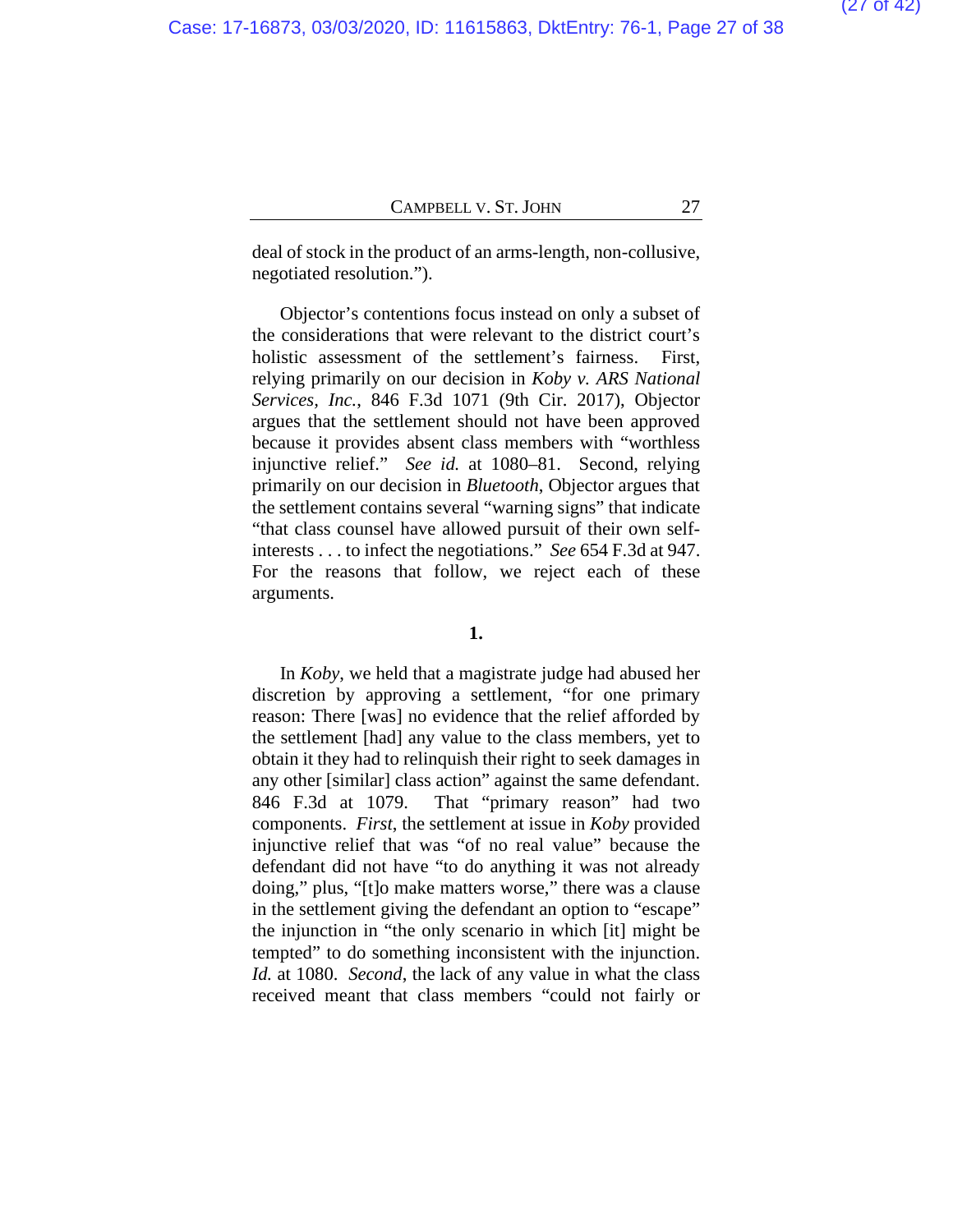reasonably be required to give up anything in return." *Id.*  Yet the settlement would have nevertheless required class members to "relinquish" something that "plainly" had at least "*some* value": claims for damages in other class actions against the defendant, including in one such action that was already pending. *Id.* at 1080–81.

Objector's argument that the settlement here is invalid because the class received only "worthless injunctive relief," *see id.* at 1081, is premised on a view of the settlement's value that we decline to adopt. The district court found that the settlement's injunctive relief had value to absent class members. This finding was not clearly erroneous. The settlement requires, in relevant part, that Facebook make a plain English disclosure on its Help Center page that tells users that Facebook "use[s] tools to identify and store links shared in messages." The settlement requires Facebook to display the relevant language on its Help Center page for a year.**[12](#page-37-0)** In light of the nature of the claims here, a year-long requirement to make such a disclosure has value: it provides information to users about Facebook's message monitoring practices, making it less likely that users will unwittingly

**<sup>12</sup>** Objector argues that this disclosure is duplicative of the change Facebook had already made to the disclosure language in its Data Policy, and therefore that the Help Center disclosure has no marginal value. The district court did not clearly err by concluding otherwise. As the district court explained, the twenty-two-word Help Center disclosure provides "further relief to the class" beyond the Data Policy change because, in addition to being required to stay on display for a year, it "explain[s] Facebook's policy regarding its use of data in messages in plain English, on a web page accessed by hundreds of thousands of Facebook users per year."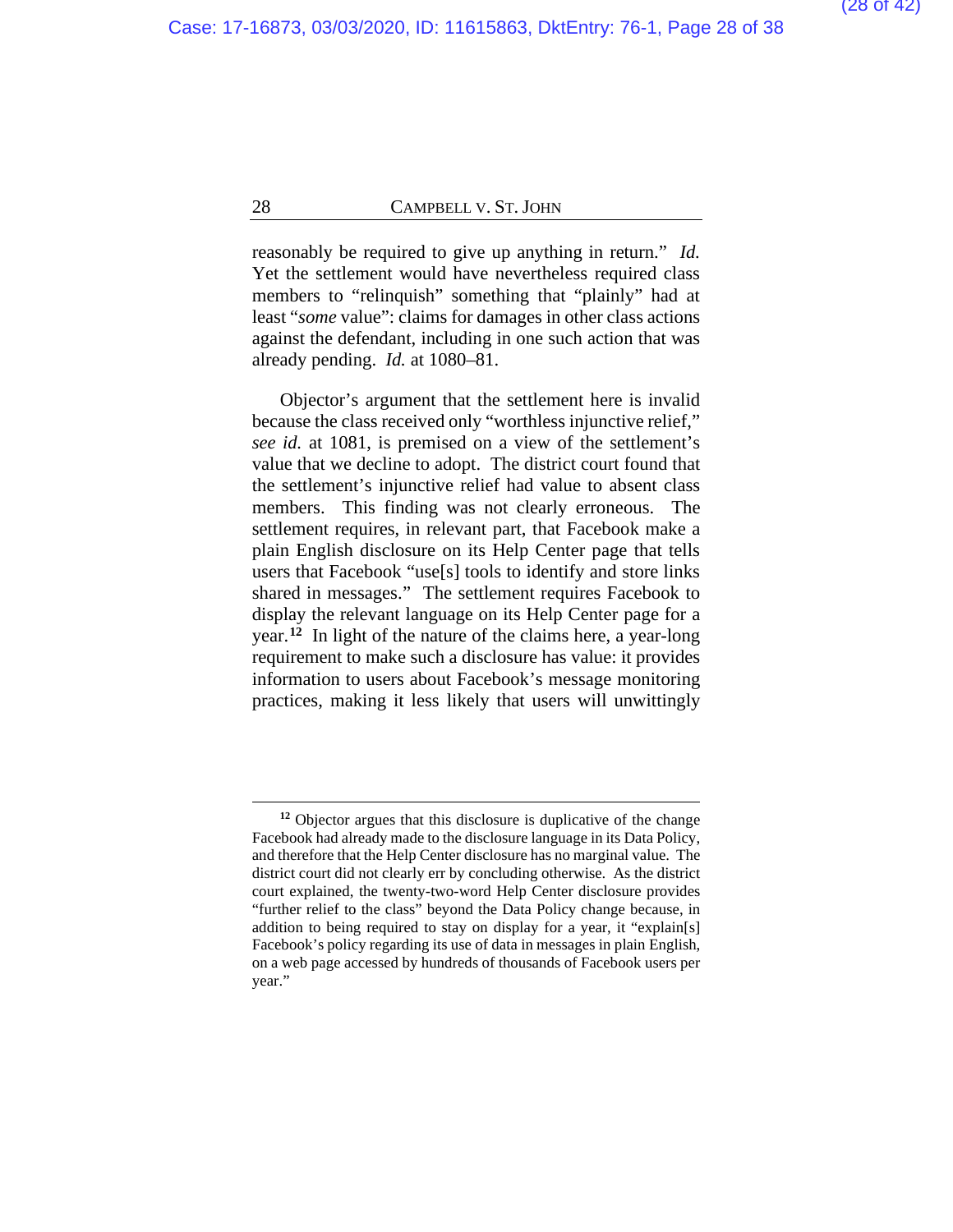divulge private information to Facebook or third parties in the course of using Facebook's messaging platform.**[13](#page-37-0)**

Further, contrary to Objector's apparent interpretation of *Koby*, the relief provided to the class cannot be assessed in a vacuum. Rather, the settlement's benefits must be considered by comparison to what the class actually gave up by settling. *See Protective Comm. for Indep. Stockholders of TMT Trailer Ferry, Inc. v. Anderson*, 390 U.S. 414, 424– 25 (1968) ("Basic to [the] process [of evaluating settlements] . . . is the need to compare the terms of the compromise with the likely rewards of litigation."); *see also Hanlon*, 150 F.3d at 1026 (relevant considerations include not only "the amount offered in settlement," but also "the strength of the plaintiffs' case," *i.e.*, what plaintiffs could expect from further litigation). Our holding in *Koby* was that the settlement was invalid because it gave the class nothing *and yetrequired the class to give up something*. 846 F.3d at 1080 (comparing what the settlement provided to class members—"nothing of value"—with what they were "required to give up . . . in return"—the "right to pursue damages claims against [the defendant] as part of a class action").

Here, the class did not need to receive much for the settlement to be fair because the class gave up very little. The district court did not err to the extent it concluded that class members' claims were weak enough that the class was fairly likely to end up receiving nothing at all had this

**<sup>13</sup>** Although we hold that the district court did not clearly err in finding that the settlement had value for the class, this does not mean that, if we were reviewing the settlement ourselves in the first instance, we would necessarily conclude that the benefits to the class from this disclosure were particularly substantial.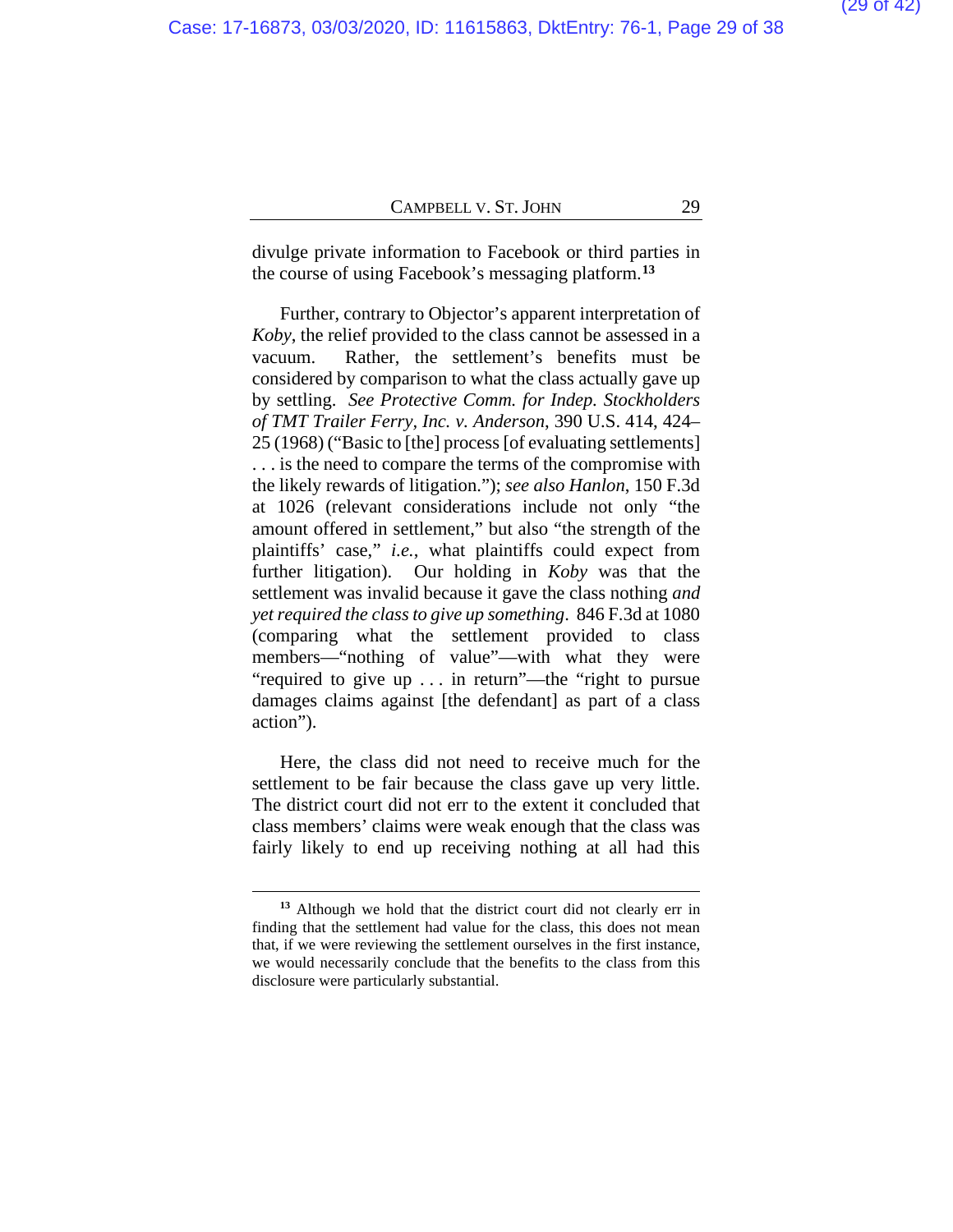litigation proceeded further. As the district court stated, "any possible benefit to the class from continued litigation [was] both uncertain and insubstantial." Damages claims had already been eliminated from the case, so the only forms of potentially available relief (absent a successful appeal from the damages portion of the class certification order) were declaratory or injunctive. To obtain such relief, Plaintiffs would have had to overcome many doctrinal hurdles. For example, they would have had to show that Facebook's reading of messages sent on Facebook amounted to an unlawful "interception" or wiretap. This would include proving that Facebook had improperly read Plaintiffs' messages while the messages were in "transit" as opposed to in "storage," *see Konop v. Hawaiian Airlines, Inc.*, 302 F.3d 868, 878 (9th Cir. 2002); Cal. Penal Code § 631(a), an issue on which even Plaintiffs acknowledged "uncertainty in the law." Plaintiffs also would have had to contend with Facebook's potential argument that users had consented to the challenged practices—a defense that similarly could have precluded liability under both ECPA and CIPA. *See*  18 U.S.C.  $\S 2511(2)(d)$ ; Cal. Penal Code  $\S 631(a)$ . addition, Plaintiffs would have had to overcome Facebook's potential argument that the challenged activity occurred in "the ordinary course of its business,"  $18$  U.S.C.  $\S$   $2510(5)(a)$ , and therefore could not be the basis for liability under ECPA—an issue that Plaintiffs acknowledged turns on caselaw that is "not fully developed."

We need not and do not resolve the merits of any of these issues. Collectively, however, the numerous challenges that Plaintiffs faced provided the parties and the district court ample support to conclude that Plaintiffs were ultimately likely to have lost this entire case.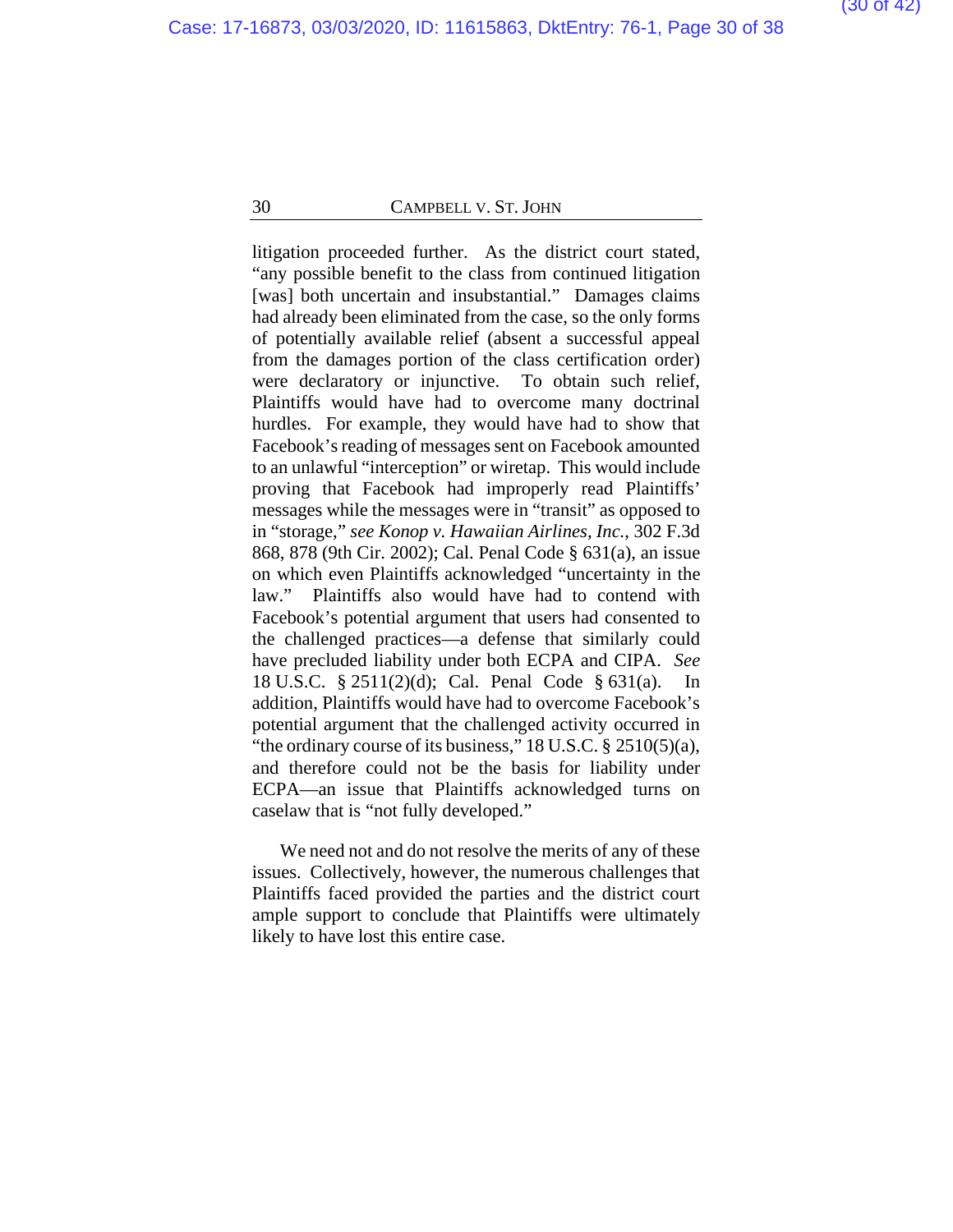In evaluating what class members relinquished in this settlement, we must also consider whether class members were required to release claims that were more meritorious than the theories Plaintiffs pursued in this litigation. As an initial matter, the settlement here expressly excludes any release of absent class members' claims for damages unlike the release in *Koby*. *See* 846 F.3d at 1080. The release here does include a release of claims for declaratory and injunctive relief, and it uses somewhat broad language in describing which declaratory and injunctive relief claims are barred. We do not, however, read the terms of the injunctive and declaratory release in isolation.

Under our precedent, the only claims that would be barred in a future case by this release are those that share an "identical factual predicate" with the claims advanced in this case. *See Hesse v. Sprint Corp.*, 598 F.3d 581, 590–92 (9th Cir. 2010). Facebook's counsel assured us at oral argument that the parties' intent was to release only those claims that could be released under that precedent. *See* Oral Argument at 36:48–37:20 (asserting that, because of *Hesse*, "if there are claims in [a different] case that involve URL shares in messages, then yes, [those claims] would be covered by this [release]. But other items would not be."). Facebook would be bound in any future litigation by this representation about the intended scope of the release, even if that litigation took place in a jurisdiction that lacked the "identical factual predicate" rule. *See U.S. Cellular Inv. Co. of L.A., Inc. v. GTE Mobilnet, Inc.*, 281 F.3d 929, 934 (9th Cir. 2002) ("[T]he fundamental goal of contract interpretation is to give effect to the mutual intent of the parties as it existed at the time of contracting."). Interpreting the release consistent with that rule, it does not extinguish claims lacking the weaknesses described above, and thus does not render the relief provided to the class inadequate.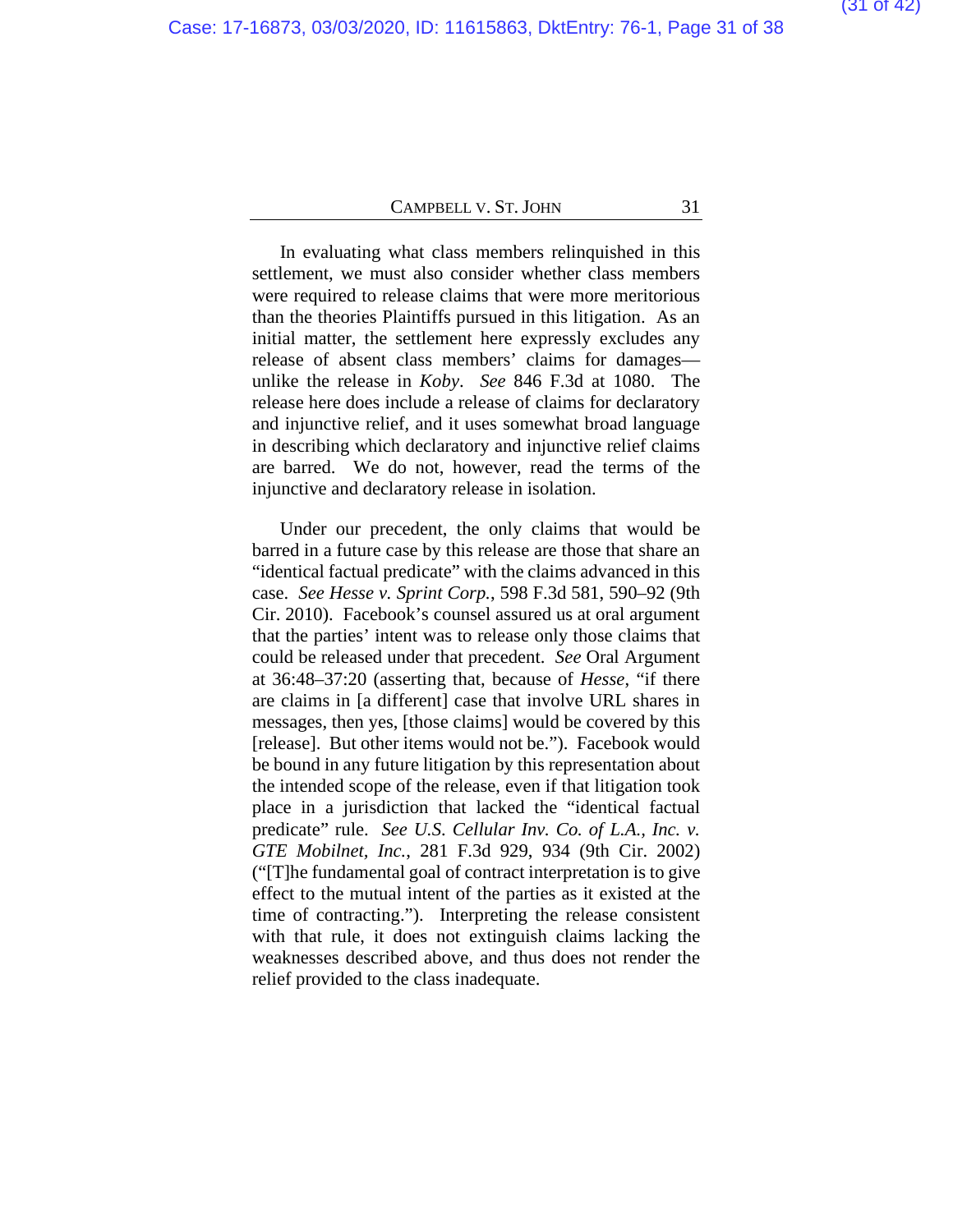In sum, given how little the class could have expected to obtain if it had pursued claims further based on the facts alleged here (and, correspondingly, how little it gave up in the release), it was not unreasonable that the settlement gave the class something of modest value.

#### **2.**

Objector next argues that the settlement is invalid under our decision in *Bluetooth* because it prioritizes class counsel's interests over those of their clients. In *Bluetooth*, we identified three "subtle" warning signs that may indicate that class counsel colluded with defense counsel to settle the case in a manner that elevated class counsel's interests over those of the class, and that the settlement is therefore not "fair, reasonable, and adequate" under Rule  $23(e)(2)$ : (1) when counsel receive a disproportionate distribution of the settlement, or the class gets no monetary distribution but class counsel are well compensated; (2) when the parties negotiate "clear sailing" arrangements for the payment of attorney's fees wherein the defendant agrees not to object to the fee application presented to the court; and (3) when the agreement includes a "reversion" or "kicker" provision under which any reduction in attorney's fees reverts to the defendant rather than being added to the class fund. *See*  654 F.3d at 947. We explained in *Bluetooth* that "assessment of [a] settlement's overall reasonableness must take into account the defendant's overall willingness to pay," *id.* at 949, keeping in mind that the defendant's indifference as to how that payment is divvied up on the plaintiffs' side could result in "a tradeoff between merits relief and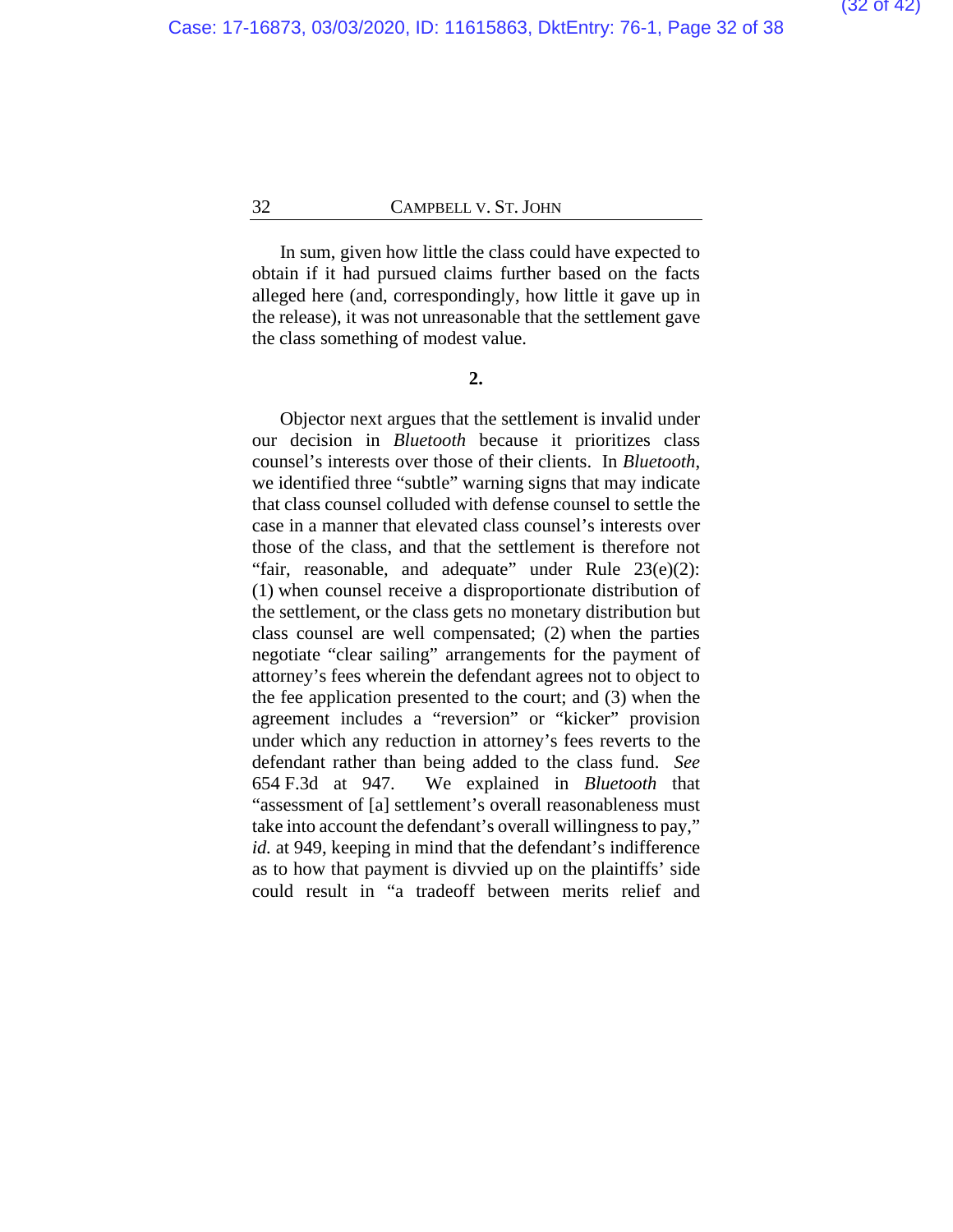attorneys' fees," *id.* at 946 (quoting *Evans v. Jeff D.*, 475 U.S. 717, 733 (1986)).**[14](#page-37-0)**

The district court looked for each of these warning signs and concluded that none weighed against approval of the settlement. As to disproportionality, the court explained that although "it is difficult to put a dollar figure on" the value of the non-monetary relief obtained by the class, "the privacy interests of the class vindicated by the settlement" were significant, and the non-monetary nature of the relief was "a function of [the district] court's decision to certify only an injunctive relief class." Meanwhile, class counsel, who had filed this action under provisions that permit a court to award attorney's fees, had received a substantial "lodestar discount," the result of which was a fee that the court separately deemed reasonable in its ruling on the fee application. As to the second and third warning signs, the district court reasoned that *Bluetooth*'s concerns with "clear sailing" and reversion of unawarded attorneys' fees to Facebook were "inapplicable to this case because there is no common fund, 'constructive' or otherwise," and the class was certified for injunctive relief only. The district court added that *Bluetooth* "only requires that the court carefully scrutinize the settlement for collusion," and here there was none. Rather, "[t]he case was extremely hard-fought, and settled at an advanced procedural stage, after multiple mediations."

The district court did not abuse its discretion in concluding that the settlement was not the result of collusion

**<sup>14</sup>** The *Bluetooth* warning signs, which bear on a settlement's fairness under Rule  $23(e)(2)$ , are distinct from the issue whether the district court awarded "reasonable" fees and costs under the standards of Rule 23(h)—which was not raised in this appeal.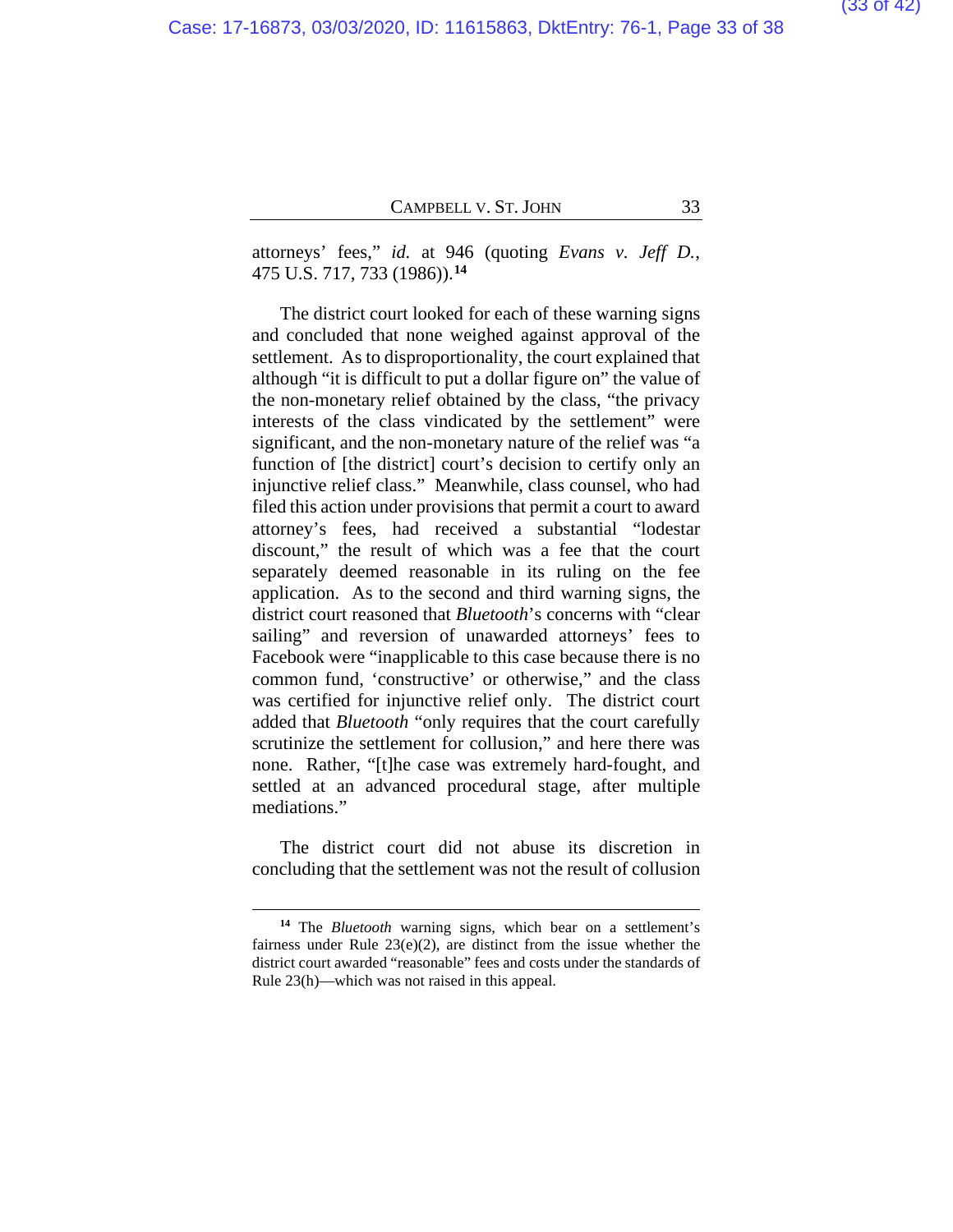between class counsel and Facebook. As an initial matter, *Bluetooth* explained that the warning signs were a necessary addition to the *Hanlon* factors because the settlement at issue in *Bluetooth* had been "negotiated *prior* to formal class certification," when "there is an even greater potential for a breach of fiduciary duty owed the class during settlement." *Bluetooth*, 654 F.3d at 946. *Bluetooth* therefore left open a question no subsequent case has answered: whether district courts are required to look for these subtle warning signs in cases, like this one, that are settled *after* formal class certification. We need not resolve that threshold question because, assuming without deciding that courts must look for these warning signs in a post-certification settlement, we conclude that applying the *Bluetooth* framework does not demonstrate that the settlement in this case was unfair. *Cf. In re Online DVD-Rental Antitrust Litig.*, 779 F.3d 934, 944 n.6 (9th Cir. 2015) (assuming, without deciding, that *Bluetooth*'s "heightened scrutiny" does *not* apply to postcertification settlement in a case where such scrutiny had not been applied by the district court and had not been raised by the parties on appeal).

Turning to the district court's evaluation of the specific warning signs enumerated in *Bluetooth*, the district court's analysis of the first *Bluetooth* factor, disproportionality, was reasonable. Objector's contention distills to her position that any attorney's fee award that exceeds "roughly 25% of the settlement value" is "disproportionate," and that therefore the only way to "justify the nearly \$4 million allocated for attorney's fees" in this settlement is by appraising the overall settlement "at more than \$15.5 million." Although 25% of the anticipated settlement value is a useful benchmark to keep in mind in all cases, our caselaw affords district courts discretion to refrain from attempting to measure the unmeasurable. As the district court here explained, "it is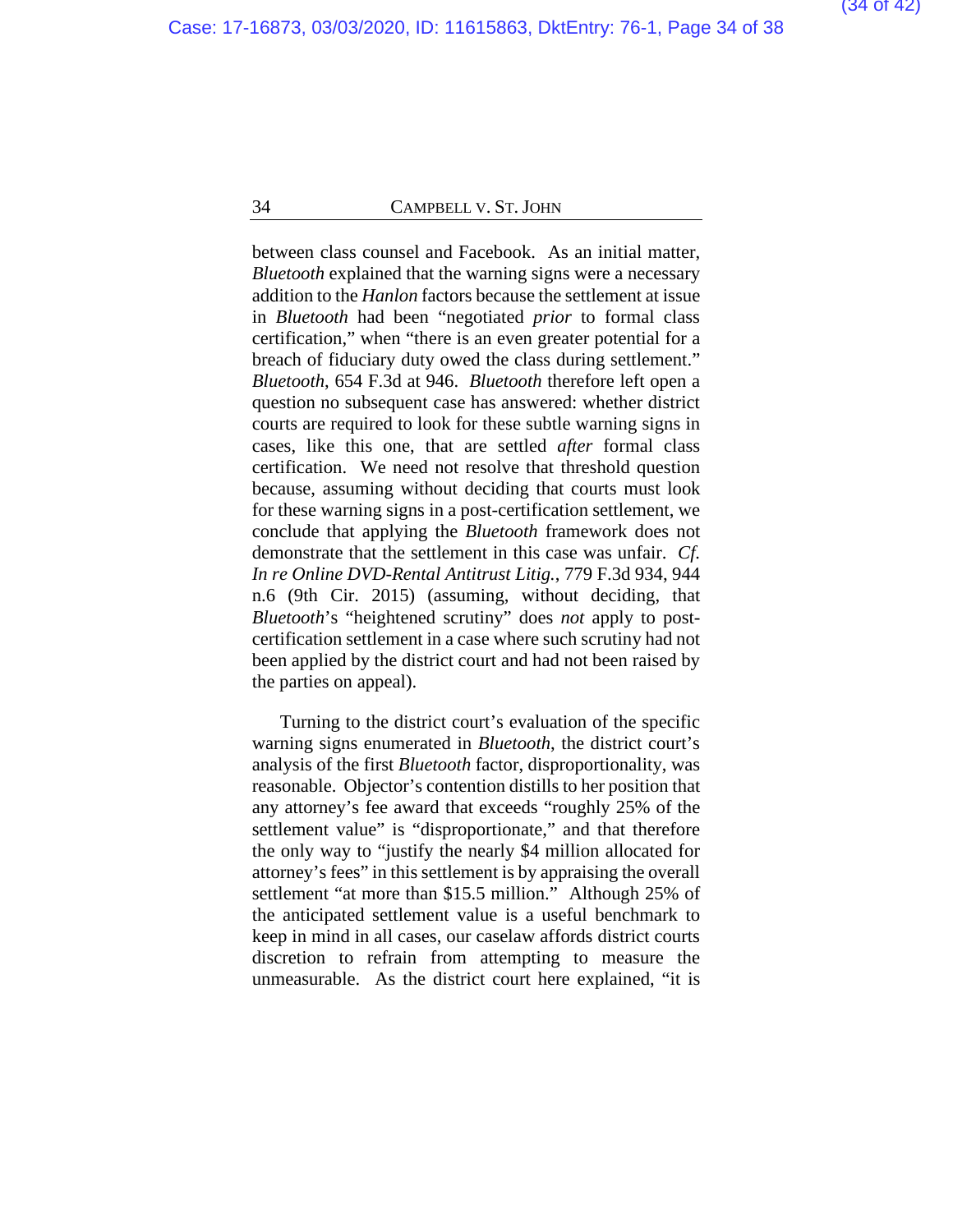difficult to put a dollar figure on" the value of what the class obtained, but the court concluded the class did obtain relief that has meaningful value. In situations like this one, where "the benefit to the class" is not "easily quantified," district courts have discretion to award fees based on how much time counsel spent and the value of that time (a lodestar calculation) without needing to "perform a 'crosscheck'" in which they attempt to estimate how this compares to the recovery for the class. *See Hyundai*, 926 F.3d at 571 (quoting *Bluetooth*, 654 F.3d at 942). The district court reasonably exercised that discretion not to perform a crosscheck of the lodestar in this case, given the difficulty of measuring the value of the injunctive relief.

To be sure, in a case where the class primarily receives non-monetary relief, but class counsel obtain millions of dollars, it may be an abuse of discretion not to at least attempt to approximate the value of injunctive relief and use that valuation in an assessment of disproportionality. But in this case, the district court did not abuse its discretion by declining to do so, because of three key circumstances that are all present here. *First*, the district court had already declined to certify a damages class. When further litigation may result in substantial monetary relief to class members, the failure to include meaningful monetary relief in a settlement might be (but is not necessarily) a subtle sign that class counsel bargained away something valuable to benefit themselves. In such settlements, in order to show that nothing was unfairly bargained away by counsel, it may be necessary for settling parties to show why their nonmonetary settlement is at least as good for the class as any monetary figure that would approximate what they could expect from further litigation. But where, as here, further litigation of the case being settled is extremely unlikely to result in a damages award, the assessment of whether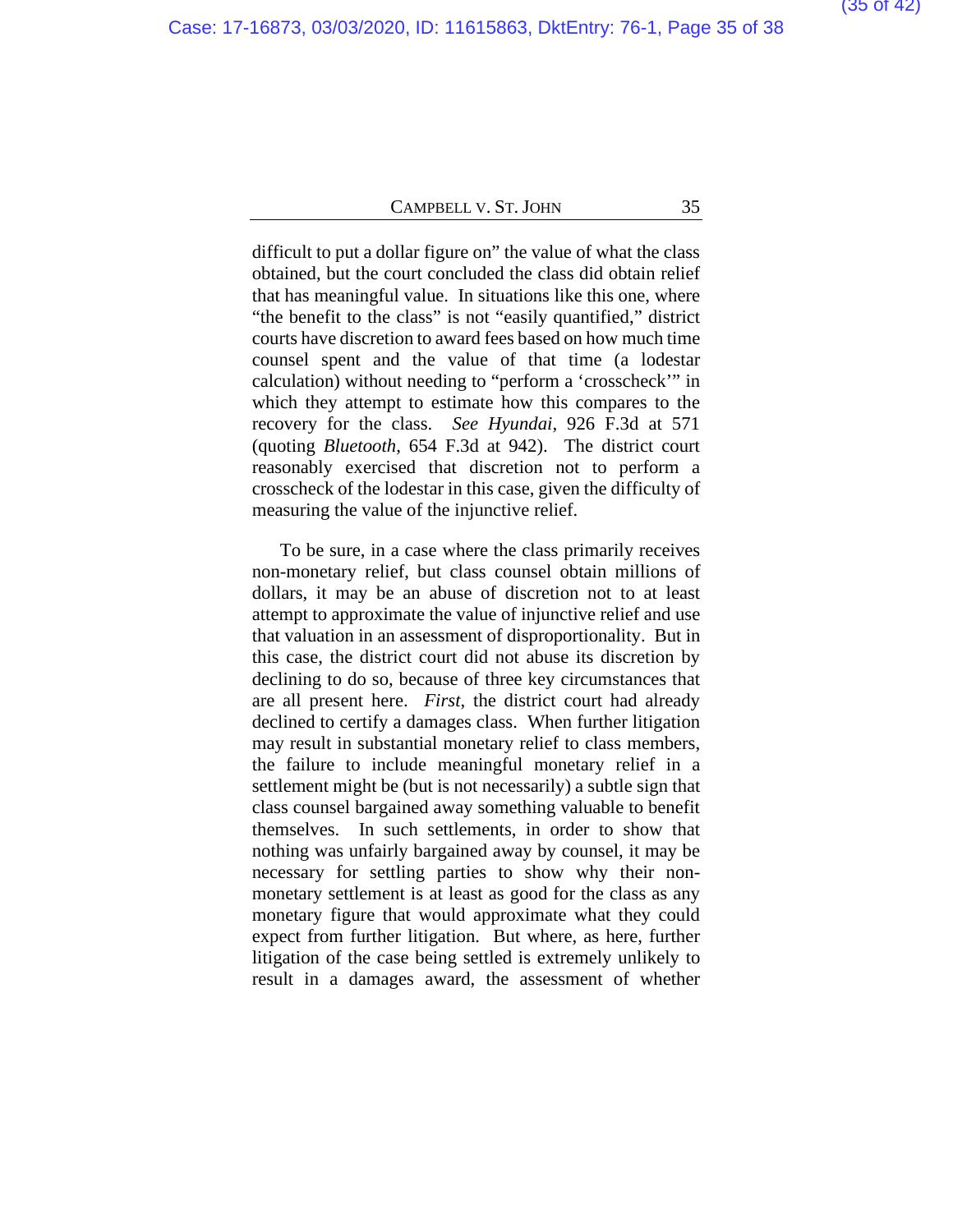counsel got more fees by bargaining away valuable relief for the class is more qualitative, and more context-specific. *Second*, damages were also not part of the class release, so to the extent further litigation might yield damages, absent class members were not prohibited from trying again to obtain such damages—further reducing the likelihood that class counsel bargained away any potentially valuable relief. *Third*, the district court was well-positioned to recognize, based on its years-long oversight of this litigation and its attendant understanding of how users interact with Facebook, the value of the injunctive relief that was made available to the class through the settlement. Relatedly, the district court was able to determine that class counsel had not, at the eleventh hour after litigating the case well beyond a hotly contested class certification motion and up to near the close of extensive discovery, abandoned the interests of the class in favor of their own. Taking these factors together, we conclude that the court did not abuse its discretion by concluding that the value of what the class received was reasonable not only in proportion to what the class gave up (as discussed above) but also in proportion to what class counsel received.

The second and third *Bluetooth* factors do not demonstrate that reversal is warranted on the basis that the settlement was unfair. As to the third factor, the district court did not err in its evaluation of *Bluetooth*'s concern with "reversion." An injunctive-relief-only class settlement, by definition, has no fund into which any fees not awarded by the court could possibly revert. There is no blanket rule foreclosing parties from agreeing that the class will receive only injunctive relief.

As to the second factor, we disagree with the district court to the extent that it held that a defendant's agreement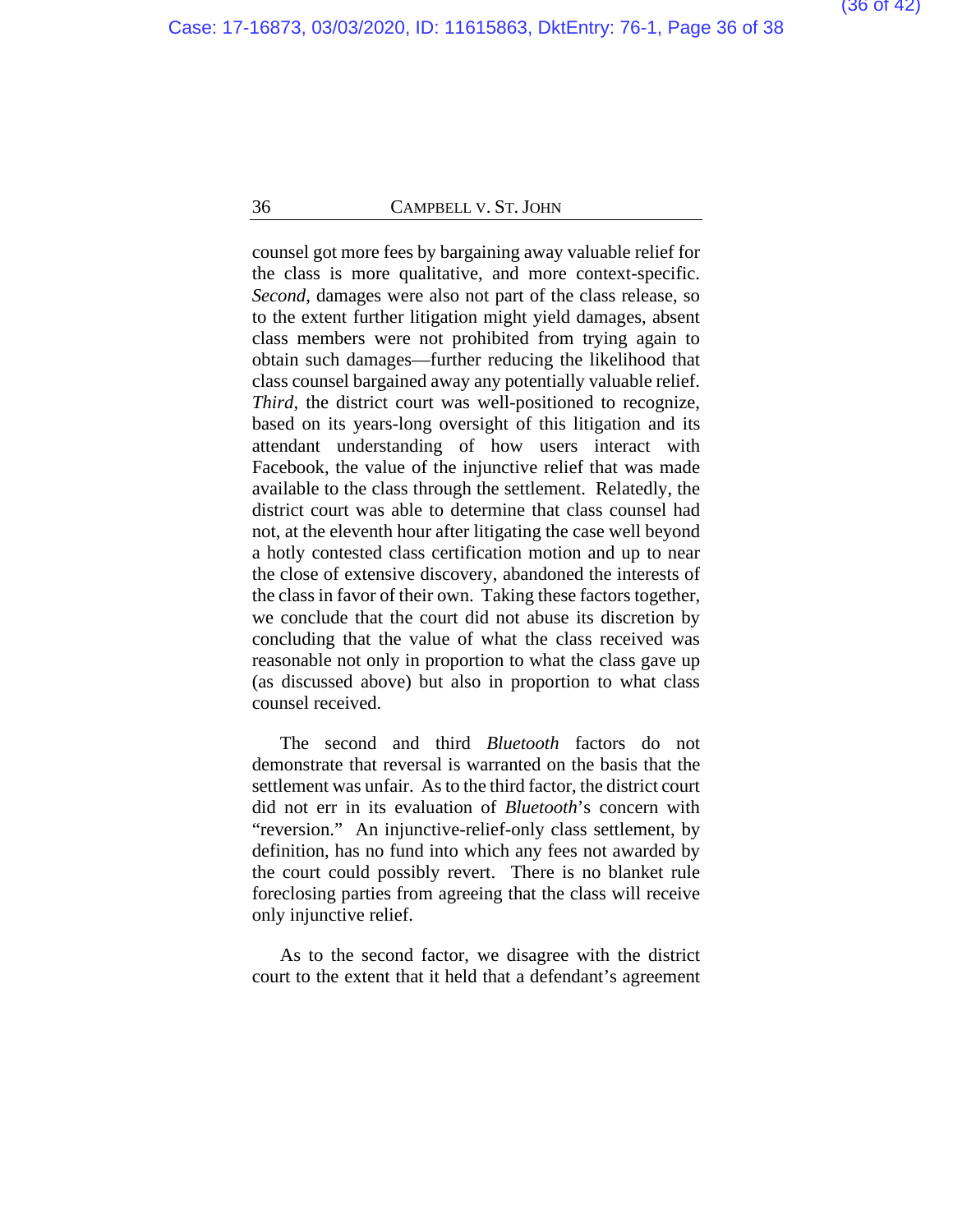to allow "clear sailing" of class counsel's fee application should never be considered in an injunctive-relief-only settlement. The concern with a "clear sailing" arrangement is that class counsel may have obtained too little for the class "in exchange for red-carpet treatment on fees." *Bluetooth*, 654 F.3d at 947 (quoting *Weinberger v. Great N. Nekoosa Corp.*, 925 F.2d 518, 524 (1st Cir. 1991)). There may be some cases in which courts should be concerned that class counsel gave up valuable injunctive relief in exchange for a defendant's promise not to contest class counsel's fee application. But we hold that any error in the district court's discussion of this factor is harmless. No one factor is dispositive. We conclude that the evidence is insufficient to prove that the class would have gotten meaningfully more injunctive or declaratory relief if Facebook had merely been permitted to oppose class counsel's fee application, which Facebook already knew would be requesting substantially less than what class counsel represented would fully compensate them.

Finally, we reject Objector's argument that, in addition to the three warning signs in *Bluetooth*, this case presents a "fourth red flag" indicating a lawyer-driven deal: the fact that the parties did not want to provide any notice of the settlement to the class, beyond what was already publicly available. It does seem odd that the parties repeatedly emphasized the informational value of the settlement while simultaneously arguing that it was unnecessary to provide class members formal notice that this information exists and that, if they had been dissatisfied with the settlement terms, they could have objected. But this is insufficient to prove that the settlement was unfair. Indeed, the district court,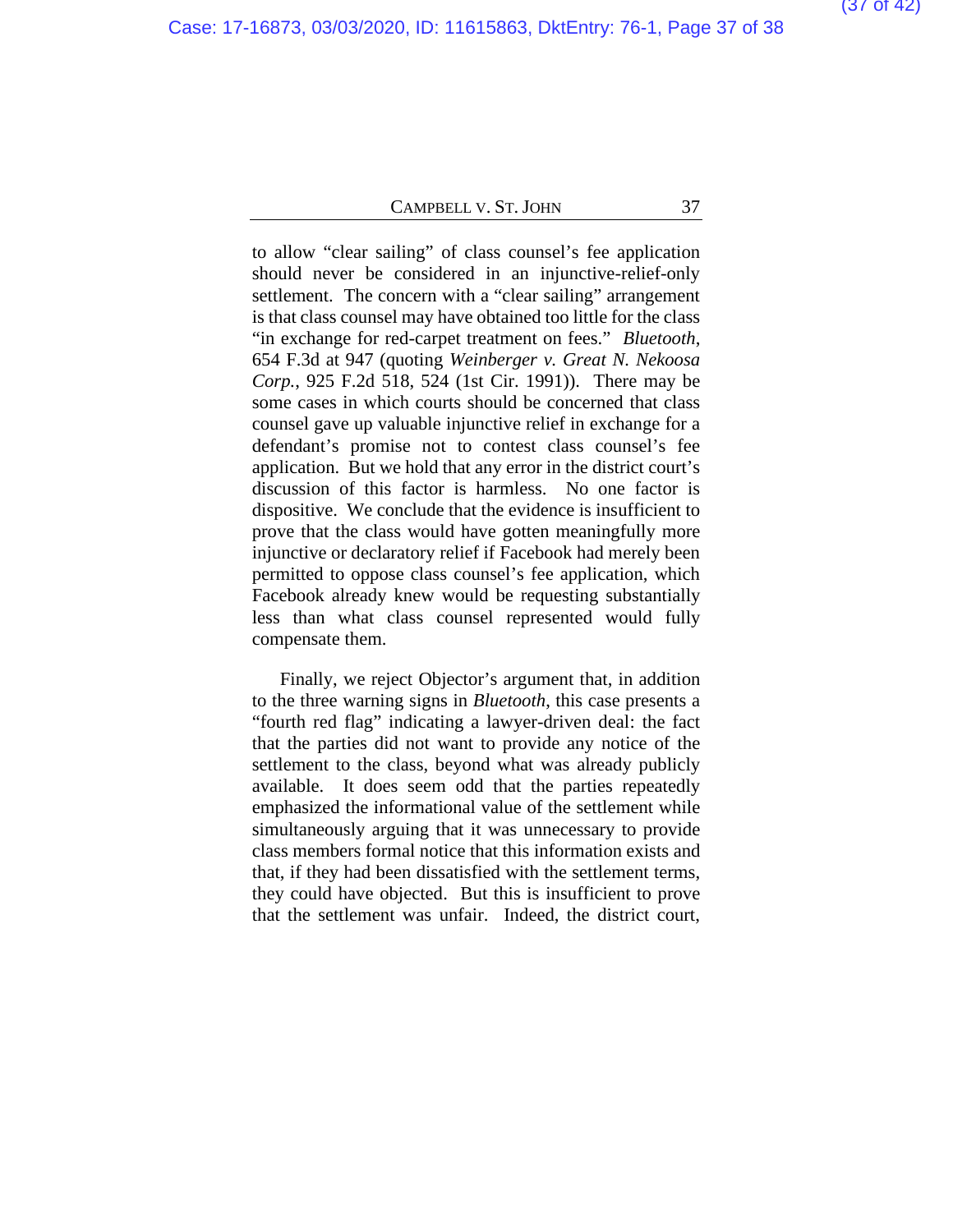before granting final approval, did require the parties to provide more notice than they had proposed giving.**[15](#page-37-0)**

#### **IV.**

For the foregoing reasons, we **AFFIRM** the district court's approval of the settlement.

<span id="page-37-0"></span>**<sup>15</sup>** Although Objector argues that the district court should have done more to notify class members of the settlement, we do not understand her position to be that the case should be remanded solely for supplemental notice and a further opportunity for other class members to object. Whether the class notice was adequate in its own right—as opposed to whether the claimed failure to provide enough notice undermines the settlement's fairness—is thus outside the scope of our review.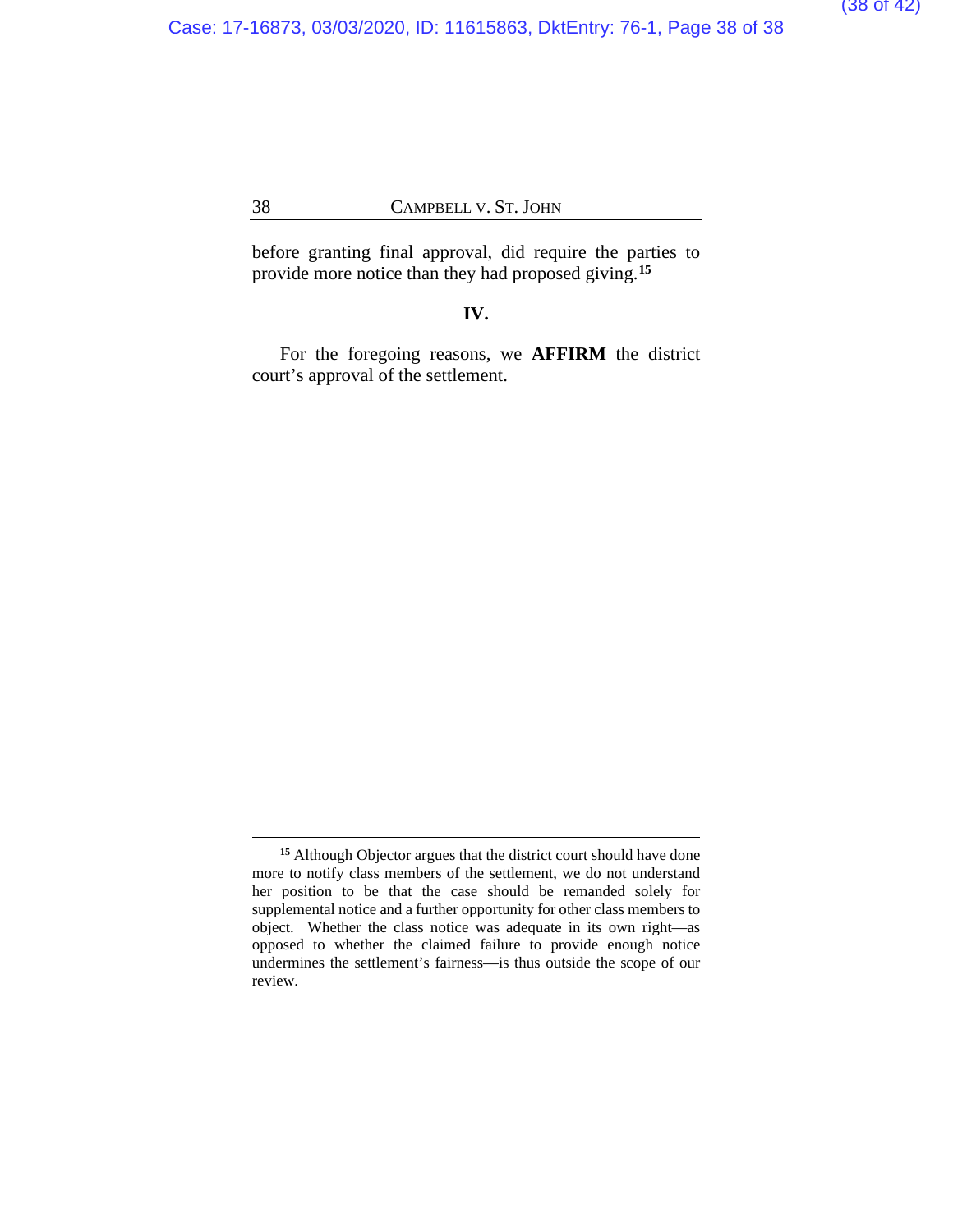# **United States Court of Appeals for the Ninth Circuit**

### **Office of the Clerk**

95 Seventh Street San Francisco, CA 94103

### **Information Regarding Judgment and Post-Judgment Proceedings**

### **Judgment**

This Court has filed and entered the attached judgment in your case. Fed. R. App. P. 36. Please note the filed date on the attached decision because all of the dates described below run from that date, not from the date you receive this notice.

## **Mandate (Fed. R. App. P. 41; 9th Cir. R. 41-1 & -2)**

The mandate will issue 7 days after the expiration of the time for filing a petition for rehearing or 7 days from the denial of a petition for rehearing, unless the Court directs otherwise. To file a motion to stay the mandate, file it electronically via the appellate ECF system or, if you are a pro se litigant or an attorney with an exemption from using appellate ECF, file one original motion on paper.

## **Petition for Panel Rehearing (Fed. R. App. P. 40; 9th Cir. R. 40-1) Petition for Rehearing En Banc (Fed. R. App. P. 35; 9th Cir. R. 35-1 to -3)**

### **(1) A. Purpose (Panel Rehearing):**

- A party should seek panel rehearing only if one or more of the following grounds exist:
	- ► A material point of fact or law was overlooked in the decision;
	- ► A change in the law occurred after the case was submitted which appears to have been overlooked by the panel; or
	- ► An apparent conflict with another decision of the Court was not addressed in the opinion.
- Do not file a petition for panel rehearing merely to reargue the case.

### **B. Purpose (Rehearing En Banc)**

• A party should seek en banc rehearing only if one or more of the following grounds exist: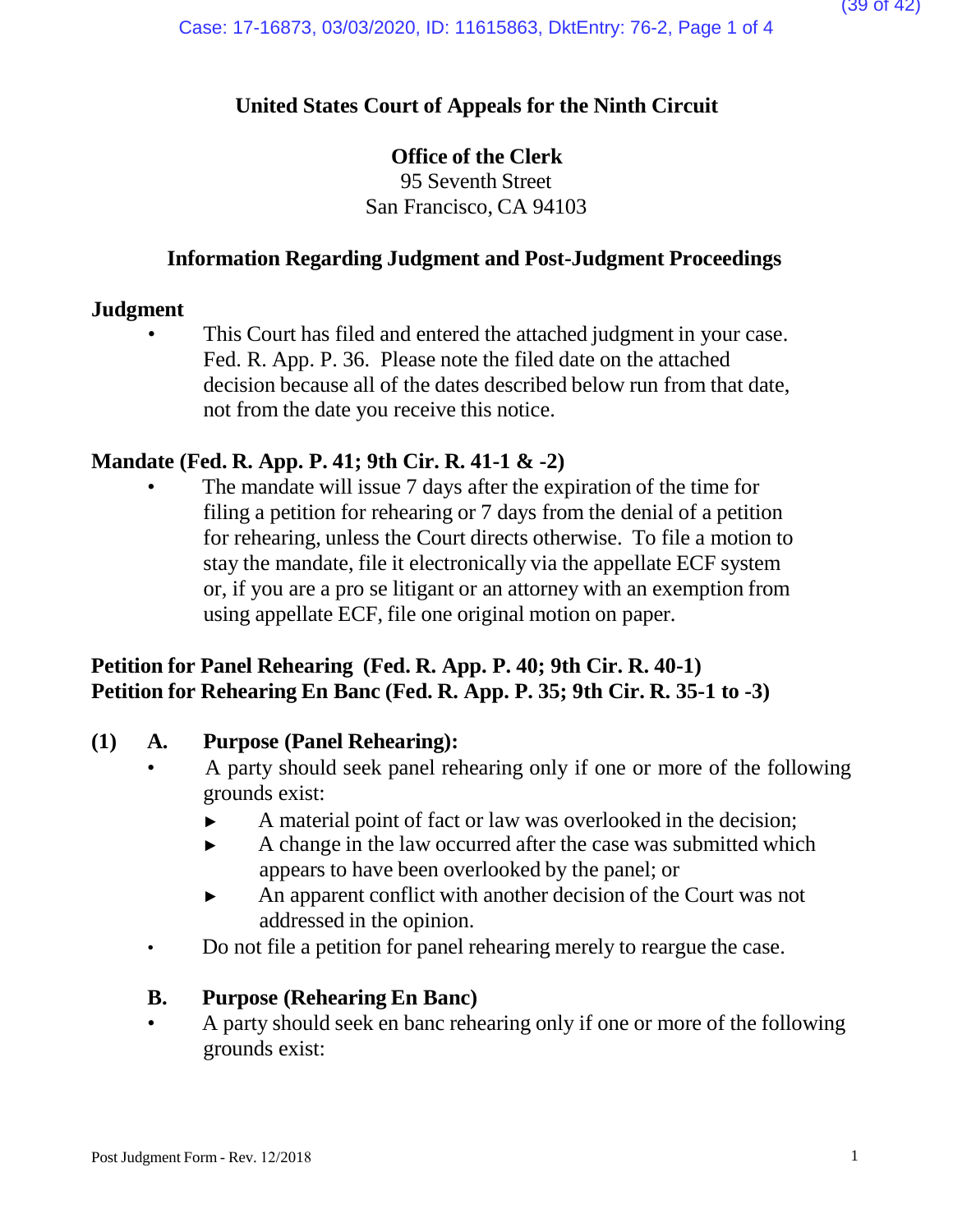- ► Consideration by the full Court is necessary to secure or maintain uniformity of the Court's decisions; or
- The proceeding involves a question of exceptional importance; or
- $\blacktriangleright$  The opinion directly conflicts with an existing opinion by another court of appeals or the Supreme Court and substantially affects a rule of national application in which there is an overriding need for national uniformity.

# **(2) Deadlines for Filing:**

- A petition for rehearing may be filed within 14 days after entry of judgment. Fed. R. App. P. 40(a)(1).
- If the United States or an agency or officer thereof is a party in a civil case, the time for filing a petition for rehearing is 45 days after entry of judgment. Fed. R. App. P. 40(a)(1).
- If the mandate has issued, the petition for rehearing should be accompanied by a motion to recall the mandate.
- *See* Advisory Note to 9th Cir. R. 40-1 (petitions must be received on the due date).
- An order to publish a previously unpublished memorandum disposition extends the time to file a petition for rehearing to 14 days after the date of the order of publication or, in all civil cases in which the United States or an agency or officer thereof is a party, 45 days after the date of the order of publication. 9th Cir. R. 40-2.

## **(3) Statement of Counsel**

• A petition should contain an introduction stating that, in counsel's judgment, one or more of the situations described in the "purpose" section above exist. The points to be raised must be stated clearly.

# **(4) Form & Number of Copies (9th Cir. R. 40-1; Fed. R. App. P. 32(c)(2))**

- The petition shall not exceed 15 pages unless it complies with the alternative length limitations of 4,200 words or 390 lines of text.
- The petition must be accompanied by a copy of the panel's decision being challenged.
- An answer, when ordered by the Court, shall comply with the same length limitations as the petition.
- If a pro se litigant elects to file a form brief pursuant to Circuit Rule 28-1, a petition for panel rehearing or for rehearing en banc need not comply with Fed. R. App. P. 32.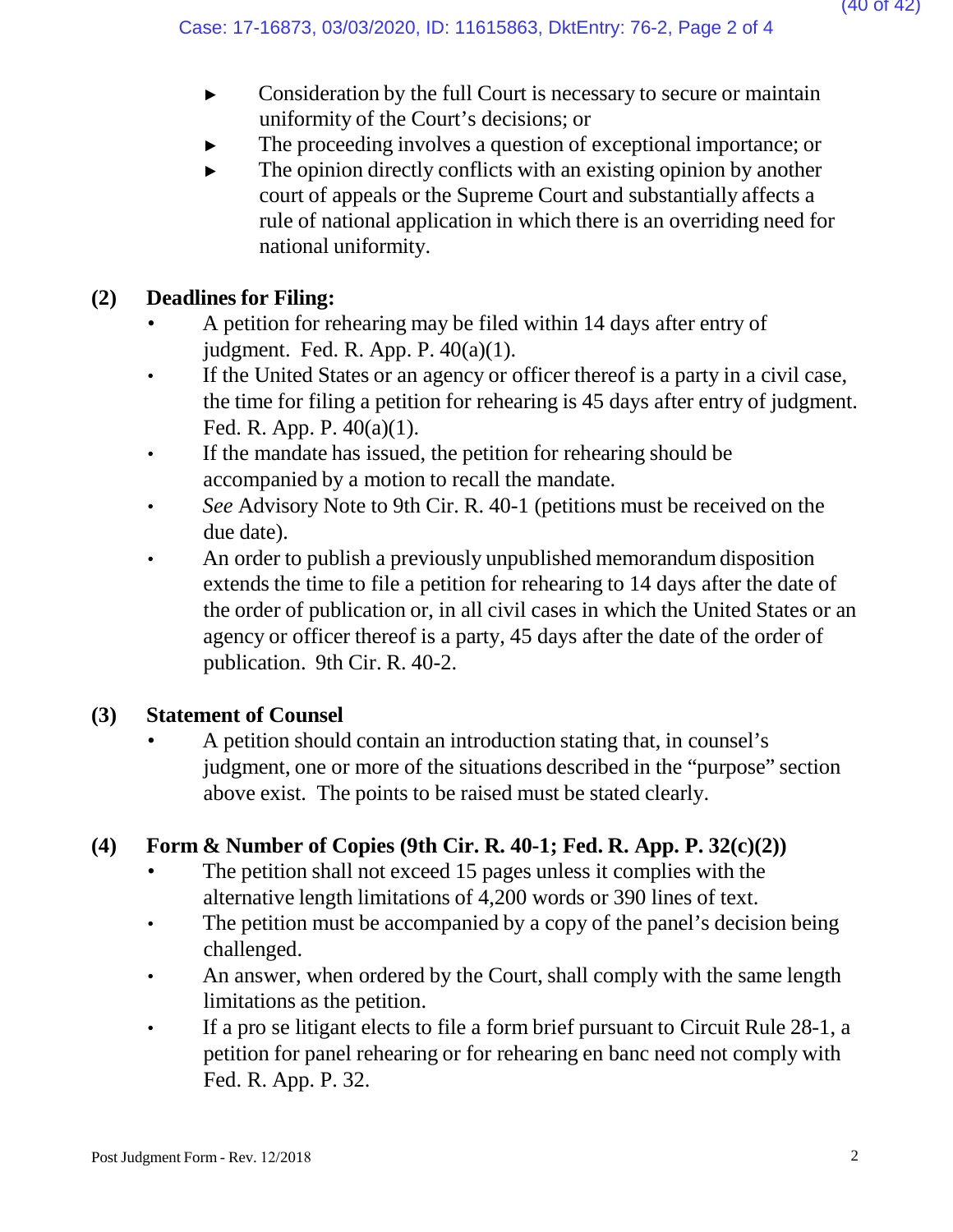### Case: 17-16873, 03/03/2020, ID: 11615863, DktEntry: 76-2, Page 3 of 4

- The petition or answer must be accompanied by a Certificate of Compliance found at Form 11, available on our website [at www.ca9.uscourts.gov](http://www.ca9.uscourts.gov/) under *Forms.*
- You may file a petition electronically via the appellate ECF system. No paper copies are required unless the Court orders otherwise. If you are a pro se litigant or an attorney exempted from using the appellate ECF system, file one original petition on paper. No additional paper copies are required unless the Court orders otherwise.

### **Bill of Costs (Fed. R. App. P. 39, 9th Cir. R. 39-1)**

- The Bill of Costs must be filed within 14 days after entry of judgment.
- See Form 10 for addi[t](http://www.ca9.uscourts.gov/)ional information, available on our website at [www.ca9.uscourts.gov](http://www.ca9.uscourts.gov/) under *Forms.*

### **Attorneys Fees**

- Ninth Circuit Rule 39-1 describes the content and due dates for attorneys fees applications.
- All relevant forms are available on our website at [www.ca9.uscourts.gov](http://www.ca9.uscourts.gov/) under *Forms* or by telephoning (415) 355-7806.

### **Petition for a Writ of Certiorari**

• Please refer to the Rules of the United States Supreme Court a[t](http://www.supremecourt.gov/) [www.supremecourt.gov](http://www.supremecourt.gov/)

### **Counsel Listing in Published Opinions**

- Please check counsel listing on the attached decision.
- If there are any errors in a published opinion, please send a letter **in writing within 10 days** to:
	- ► Thomson Reuters; 610 Opperman Drive; PO Box 64526; Eagan, MN 55123 (Attn: Jean Green, Senior Publications Coordinator);
	- ► and electronically file a copy of the letter via the appellate ECF system by using "File Correspondence to Court," or if you are an attorney exempted from using the appellate ECF system, mail the Court one copy of the letter.